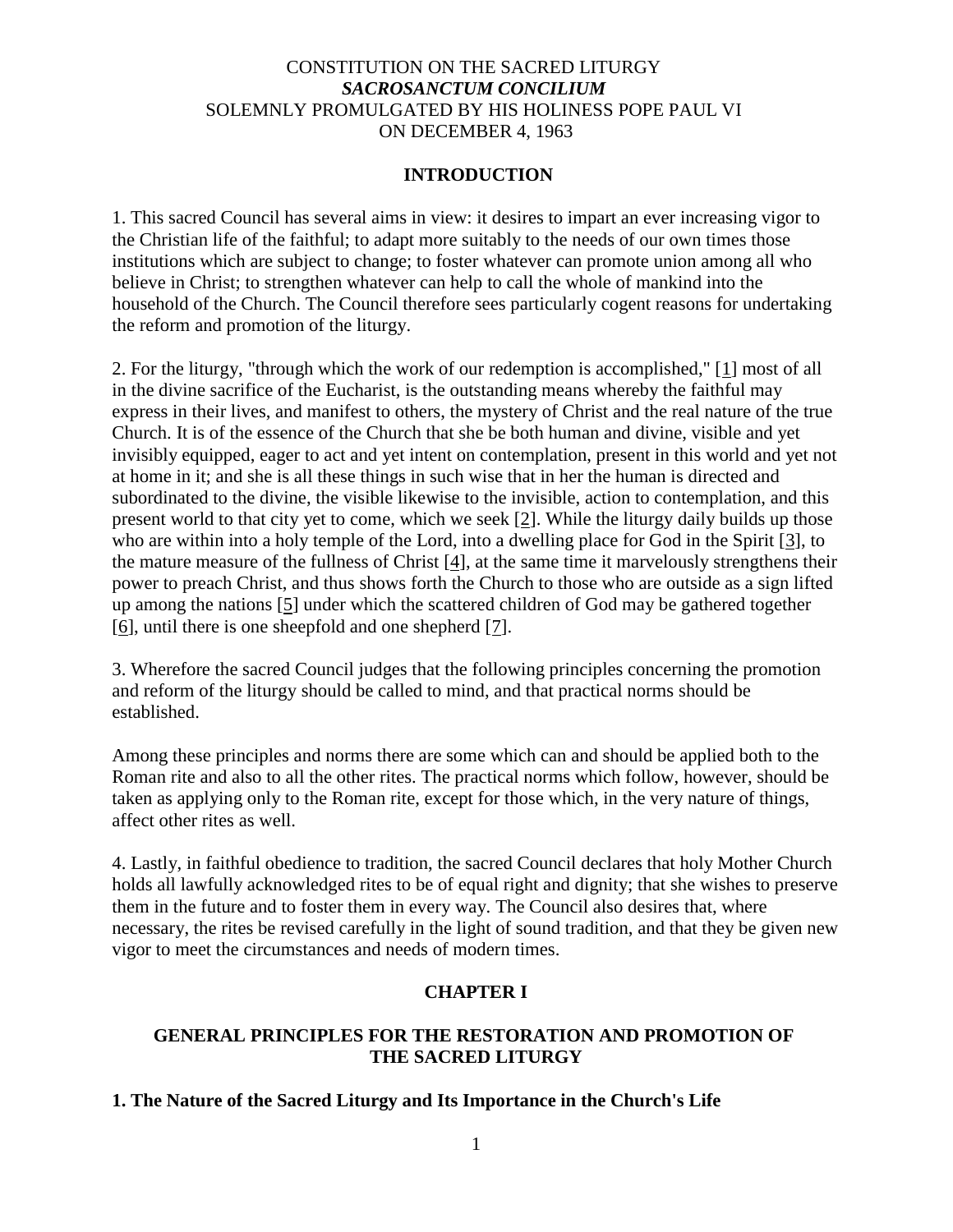5. God who "wills that all men be saved and come to the knowledge of the truth" (1 Tim. 2:4), "who in many and various ways spoke in times past to the fathers by the prophets" (Heb. 1:1), when the fullness of time had come sent His Son, the Word made flesh, anointed by the Holy Spirit, to preach the the gospel to the poor, to heal the contrite of heart [\[8\]](http://www.vatican.va/archive/hist_councils/ii_vatican_council/documents/vat-ii_const_19631204_sacrosanctum-concilium_en.html#_ftn8), to be a "bodily and spiritual medicine" [\[9\]](http://www.vatican.va/archive/hist_councils/ii_vatican_council/documents/vat-ii_const_19631204_sacrosanctum-concilium_en.html#_ftn9), the Mediator between God and man [\[10\]](http://www.vatican.va/archive/hist_councils/ii_vatican_council/documents/vat-ii_const_19631204_sacrosanctum-concilium_en.html#_ftn10). For His humanity, united with the person of the Word, was the instrument of our salvation. Therefore in Christ "the perfect achievement of our reconciliation came forth, and the fullness of divine worship was given to us" [\[11\]](http://www.vatican.va/archive/hist_councils/ii_vatican_council/documents/vat-ii_const_19631204_sacrosanctum-concilium_en.html#_ftn11).

The wonderful works of God among the people of the Old Testament were but a prelude to the work of Christ the Lord in redeeming mankind and giving perfect glory to God. He achieved His task principally by the paschal mystery of His blessed passion, resurrection from the dead, and the glorious ascension, whereby "dying, he destroyed our death and, rising, he restored our life" [\[12\]](http://www.vatican.va/archive/hist_councils/ii_vatican_council/documents/vat-ii_const_19631204_sacrosanctum-concilium_en.html#_ftn12). For it was from the side of Christ as He slept the sleep of death upon the cross that there came forth "the wondrous sacrament of the whole Church" [\[13\]](http://www.vatican.va/archive/hist_councils/ii_vatican_council/documents/vat-ii_const_19631204_sacrosanctum-concilium_en.html#_ftn13).

6. Just as Christ was sent by the Father, so also He sent the apostles, filled with the Holy Spirit. This He did that, by preaching the gospel to every creature [\[14\]](http://www.vatican.va/archive/hist_councils/ii_vatican_council/documents/vat-ii_const_19631204_sacrosanctum-concilium_en.html#_ftn14), they might proclaim that the Son of God, by His death and resurrection, had freed us from the power of Satan [\[15\]](http://www.vatican.va/archive/hist_councils/ii_vatican_council/documents/vat-ii_const_19631204_sacrosanctum-concilium_en.html#_ftn15) and from death, and brought us into the kingdom of His Father. His purpose also was that they might accomplish the work of salvation which they had proclaimed, by means of sacrifice and sacraments, around which the entire liturgical life revolves. Thus by baptism men are plunged into the paschal mystery of Christ: they die with Him, are buried with Him, and rise with Him [\[16\]](http://www.vatican.va/archive/hist_councils/ii_vatican_council/documents/vat-ii_const_19631204_sacrosanctum-concilium_en.html#_ftn16); they receive the spirit of adoption as sons "in which we cry: Abba, Father" ( Rom. 8 :15), and thus become true adorers whom the Father seeks [\[17\]](http://www.vatican.va/archive/hist_councils/ii_vatican_council/documents/vat-ii_const_19631204_sacrosanctum-concilium_en.html#_ftn17). In like manner, as often as they eat the supper of the Lord they proclaim the death of the Lord until He comes [\[18\]](http://www.vatican.va/archive/hist_councils/ii_vatican_council/documents/vat-ii_const_19631204_sacrosanctum-concilium_en.html#_ftn18). For that reason, on the very day of Pentecost, when the Church appeared before the world, "those who received the word" of Peter "were baptized." And "they continued steadfastly in the teaching of the apostles and in the communion of the breaking of bread and in prayers . . . praising God and being in favor with all the people" (Acts 2:41-47). From that time onwards the Church has never failed to come together to celebrate the paschal mystery: reading those things "which were in all the scriptures concerning him" (Luke 24:27), celebrating the eucharist in which "the victory and triumph of his death are again made present" [\[19\]](http://www.vatican.va/archive/hist_councils/ii_vatican_council/documents/vat-ii_const_19631204_sacrosanctum-concilium_en.html#_ftn19), and at the same time giving thanks "to God for his unspeakable gift" (2 Cor. 9:15) in Christ Jesus, "in praise of his glory" (Eph. 1:12), through the power of the Holy Spirit.

7. To accomplish so great a work, Christ is always present in His Church, especially in her liturgical celebrations. He is present in the sacrifice of the Mass, not only in the person of His minister, "the same now offering, through the ministry of priests, who formerly offered himself on the cross" [\[20\]](http://www.vatican.va/archive/hist_councils/ii_vatican_council/documents/vat-ii_const_19631204_sacrosanctum-concilium_en.html#_ftn20), but especially under the Eucharistic species. By His power He is present in the sacraments, so that when a man baptizes it is really Christ Himself who baptizes [\[21\]](http://www.vatican.va/archive/hist_councils/ii_vatican_council/documents/vat-ii_const_19631204_sacrosanctum-concilium_en.html#_ftn21). He is present in His word, since it is He Himself who speaks when the holy scriptures are read in the Church. He is present, lastly, when the Church prays and sings, for He promised: "Where two or three are gathered together in my name, there am I in the midst of them" (Matt. 18:20) .

Christ indeed always associates the Church with Himself in this great work wherein God is perfectly glorified and men are sanctified. The Church is His beloved Bride who calls to her Lord, and through Him offers worship to the Eternal Father.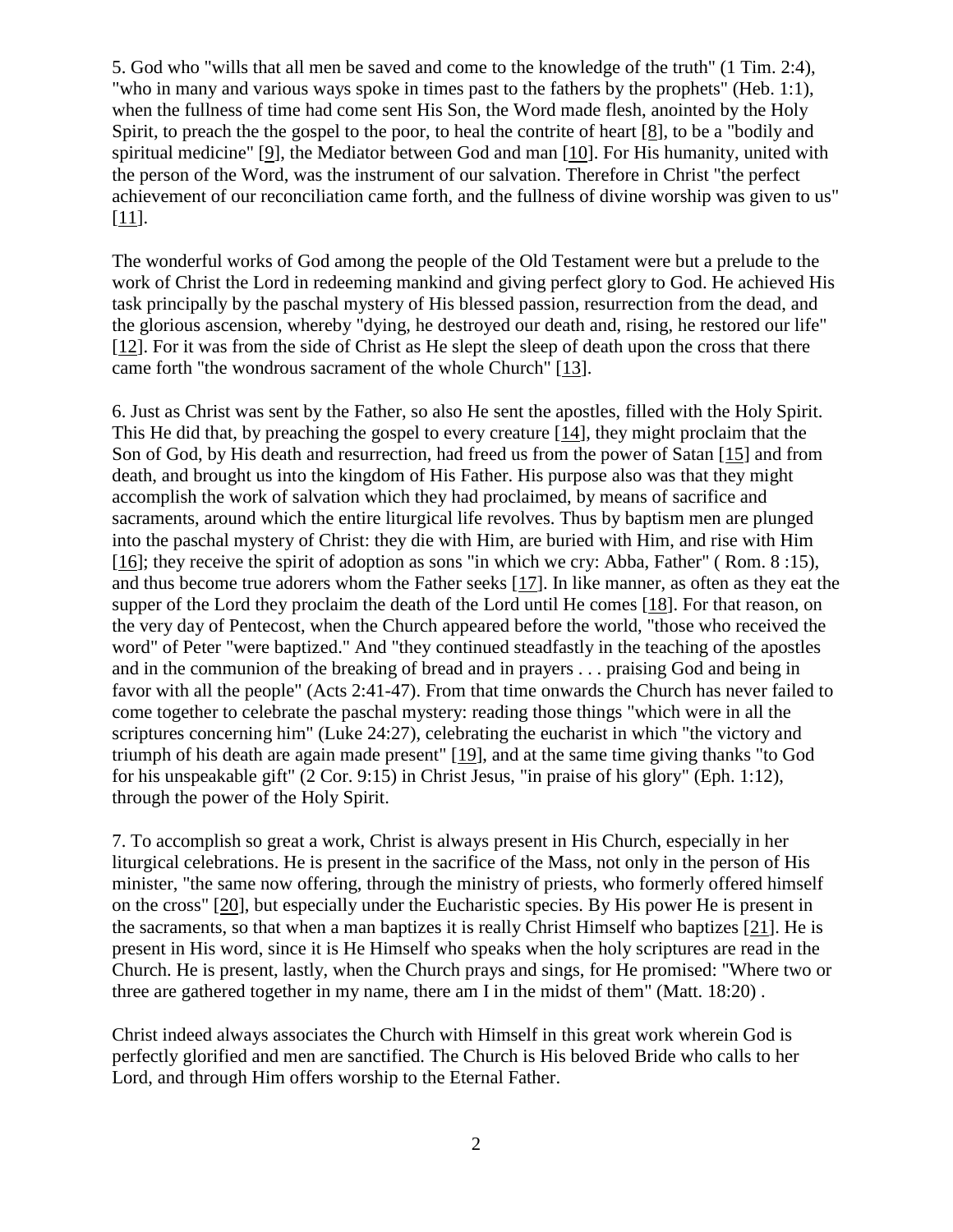Rightly, then, the liturgy is considered as an exercise of the priestly office of Jesus Christ. In the liturgy the sanctification of the man is signified by signs perceptible to the senses, and is effected in a way which corresponds with each of these signs; in the liturgy the whole public worship is performed by the Mystical Body of Jesus Christ, that is, by the Head and His members.

From this it follows that every liturgical celebration, because it is an action of Christ the priest and of His Body which is the Church, is a sacred action surpassing all others; no other action of the Church can equal its efficacy by the same title and to the same degree.

8. In the earthly liturgy we take part in a foretaste of that heavenly liturgy which is celebrated in the holy city of Jerusalem toward which we journey as pilgrims, where Christ is sitting at the right hand of God, a minister of the holies and of the true tabernacle [\[22\]](http://www.vatican.va/archive/hist_councils/ii_vatican_council/documents/vat-ii_const_19631204_sacrosanctum-concilium_en.html#_ftn22); we sing a hymn to the Lord's glory with all the warriors of the heavenly army; venerating the memory of the saints, we hope for some part and fellowship with them; we eagerly await the Saviour, Our Lord Jesus Christ, until He, our life, shall appear and we too will appear with Him in glory [\[23\]](http://www.vatican.va/archive/hist_councils/ii_vatican_council/documents/vat-ii_const_19631204_sacrosanctum-concilium_en.html#_ftn23).

9. The sacred liturgy does not exhaust the entire activity of the Church. Before men can come to the liturgy they must be called to faith and to conversion: "How then are they to call upon him in whom they have not yet believed? But how are they to believe him whom they have not heard? And how are they to hear if no one preaches? And how are men to preach unless they be sent?" (Rom. 10:14-15).

Therefore the Church announces the good tidings of salvation to those who do not believe, so that all men may know the true God and Jesus Christ whom He has sent, and may be converted from their ways, doing penance [\[24\]](http://www.vatican.va/archive/hist_councils/ii_vatican_council/documents/vat-ii_const_19631204_sacrosanctum-concilium_en.html#_ftn24). To believers also the Church must ever preach faith and penance, she must prepare them for the sacraments, teach them to observe all that Christ has commanded [\[25\]](http://www.vatican.va/archive/hist_councils/ii_vatican_council/documents/vat-ii_const_19631204_sacrosanctum-concilium_en.html#_ftn25), and invite them to all the works of charity, piety, and the apostolate. For all these works make it clear that Christ's faithful, though not of this world, are to be the light of the world and to glorify the Father before men.

10. Nevertheless the liturgy is the summit toward which the activity of the Church is directed; at the same time it is the font from which all her power flows. For the aim and object of apostolic works is that all who are made sons of God by faith and baptism should come together to praise God in the midst of His Church, to take part in the sacrifice, and to eat the Lord's supper.

The liturgy in its turn moves the faithful, filled with "the paschal sacraments," to be "one in holiness" [\[26\]](http://www.vatican.va/archive/hist_councils/ii_vatican_council/documents/vat-ii_const_19631204_sacrosanctum-concilium_en.html#_ftn26); it prays that "they may hold fast in their lives to what they have grasped by their faith" [\[27\]](http://www.vatican.va/archive/hist_councils/ii_vatican_council/documents/vat-ii_const_19631204_sacrosanctum-concilium_en.html#_ftn27); the renewal in the Eucharist of the covenant between the Lord and man draws the faithful into the compelling love of Christ and sets them on fire. From the liturgy, therefore, and especially from the Eucharist, as from a font, grace is poured forth upon us; and the sanctification of men in Christ and the glorification of God, to which all other activities of the Church are directed as toward their end, is achieved in the most efficacious possible way.

11. But in order that the liturgy may be able to produce its full effects, it is necessary that the faithful come to it with proper dispositions, that their minds should be attuned to their voices, and that they should cooperate with divine grace lest they receive it in vain [\[28\]](http://www.vatican.va/archive/hist_councils/ii_vatican_council/documents/vat-ii_const_19631204_sacrosanctum-concilium_en.html#_ftn28) . Pastors of souls must therefore realize that, when the liturgy is celebrated, something more is required than the mere observation of the laws governing valid and licit celebration; it is their duty also to ensure that the faithful take part fully aware of what they are doing, actively engaged in the rite, and enriched by its effects.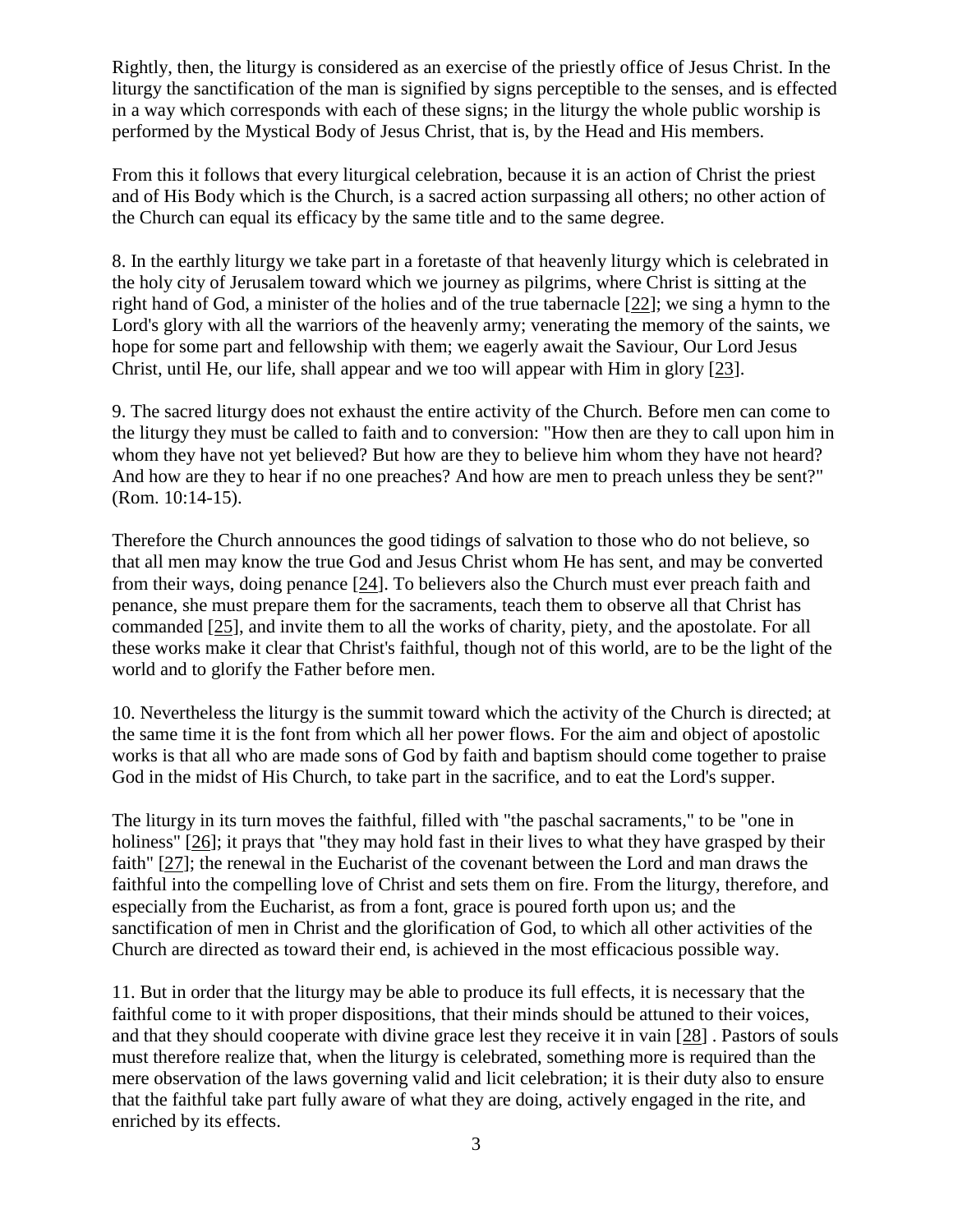12. The spiritual life, however, is not limited solely to participation in the liturgy. The Christian is indeed called to pray with his brethren, but he must also enter into his chamber to pray to the Father, in secret [\[29\]](http://www.vatican.va/archive/hist_councils/ii_vatican_council/documents/vat-ii_const_19631204_sacrosanctum-concilium_en.html#_ftn29); yet more, according to the teaching of the Apostle, he should pray without ceasing [\[30\]](http://www.vatican.va/archive/hist_councils/ii_vatican_council/documents/vat-ii_const_19631204_sacrosanctum-concilium_en.html#_ftn30). We learn from the same Apostle that we must always bear about in our body the dying of Jesus, so that the life also of Jesus may be made manifest in our bodily frame [\[31\]](http://www.vatican.va/archive/hist_councils/ii_vatican_council/documents/vat-ii_const_19631204_sacrosanctum-concilium_en.html#_ftn31). This is why we ask the Lord in the sacrifice of the Mass that, "receiving the offering of the spiritual victim," he may fashion us for himself "as an eternal gift" [\[32\]](http://www.vatican.va/archive/hist_councils/ii_vatican_council/documents/vat-ii_const_19631204_sacrosanctum-concilium_en.html#_ftn32).

13. Popular devotions of the Christian people are to be highly commended, provided they accord with the laws and norms of the Church, above all when they are ordered by the Apostolic See.

Devotions proper to individual Churches also have a special dignity if they are undertaken by mandate of the bishops according to customs or books lawfully approved.

But these devotions should be so drawn up that they harmonize with the liturgical seasons, accord with the sacred liturgy, are in some fashion derived from it, and lead the people to it, since, in fact, the liturgy by its very nature far surpasses any of them.

## **II. The Promotion of Liturgical Instruction and Active Participation**

14. Mother Church earnestly desires that all the faithful should be led to that fully conscious, and active participation in liturgical celebrations which is demanded by the very nature of the liturgy. Such participation by the Christian people as "a chosen race, a royal priesthood, a holy nation, a redeemed people (1 Pet. 2:9; cf. 2:4-5), is their right and duty by reason of their baptism.

In the restoration and promotion of the sacred liturgy, this full and active participation by all the people is the aim to be considered before all else; for it is the primary and indispensable source from which the faithful are to derive the true Christian spirit; and therefore pastors of souls must zealously strive to achieve it, by means of the necessary instruction, in all their pastoral work.

Yet it would be futile to entertain any hopes of realizing this unless the pastors themselves, in the first place, become thoroughly imbued with the spirit and power of the liturgy, and undertake to give instruction about it. A prime need, therefore, is that attention be directed, first of all, to the liturgical instruction of the clergy. Wherefore the sacred Council has decided to enact as follows:

15. Professors who are appointed to teach liturgy in seminaries, religious houses of study, and theological faculties must be properly trained for their work in institutes which specialize in this subject.

16. The study of sacred liturgy is to be ranked among the compulsory and major courses in seminaries and religious houses of studies; in theological faculties it is to rank among the principal courses. It is to be taught under its theological, historical, spiritual, pastoral, and juridical aspects. Moreover, other professors, while striving to expound the mystery of Christ and the history of salvation from the angle proper to each of their own subjects, must nevertheless do so in a way which will clearly bring out the connection between their subjects and the liturgy, as also the unity which underlies all priestly training. This consideration is especially important for professors of dogmatic, spiritual, and pastoral theology and for those of holy scripture.

17. In seminaries and houses of religious, clerics shall be given a liturgical formation in their spiritual life. For this they will need proper direction, so that they may be able to understand the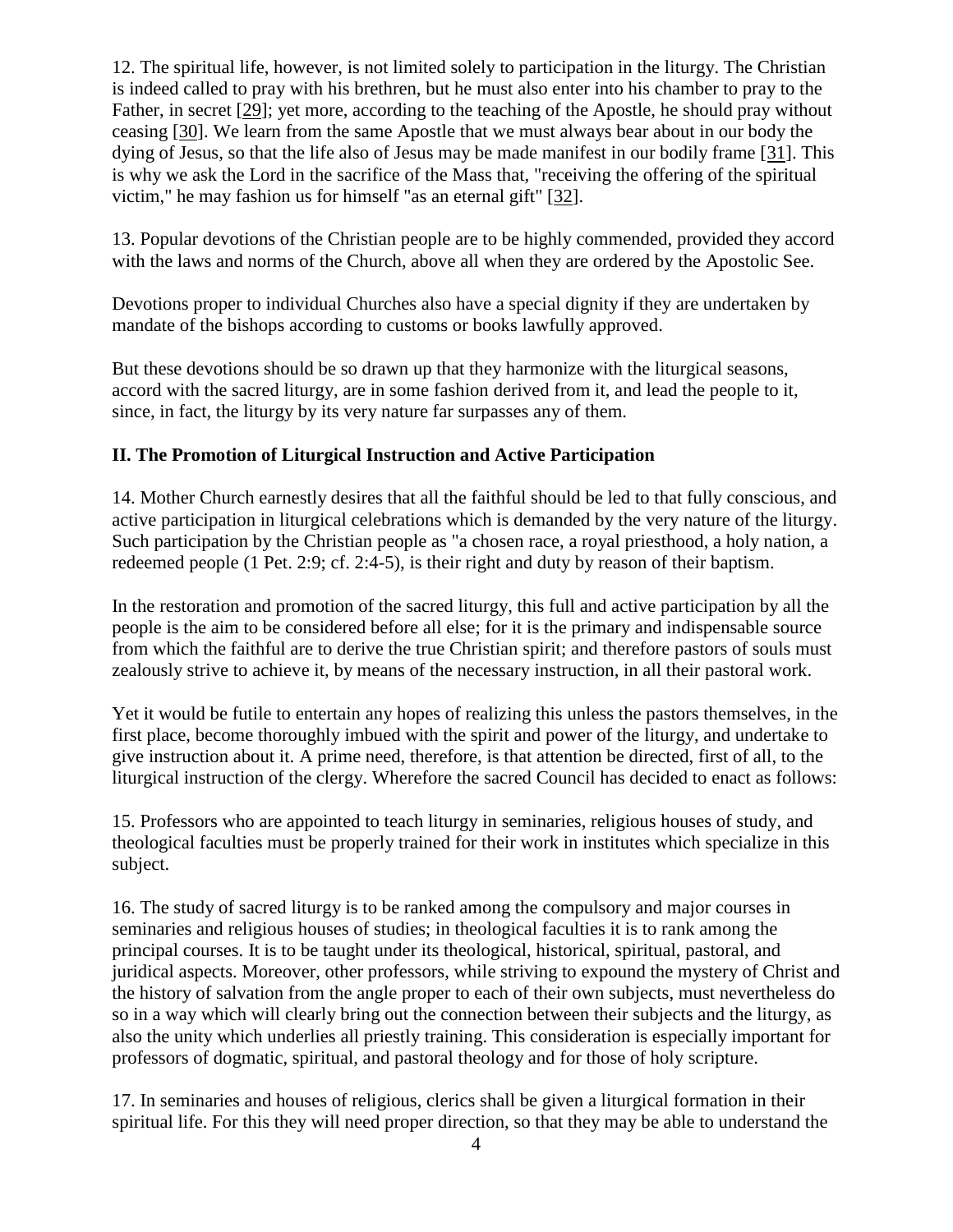sacred rites and take part in them wholeheartedly; and they will also need personally to celebrate the sacred mysteries, as well as popular devotions which are imbued with the spirit of the liturgy. In addition they must learn how to observe the liturgical laws, so that life in seminaries and houses of religious may be thoroughly influenced by the spirit of the liturgy.

18. Priests, both secular and religious, who are already working in the Lord's vineyard are to be helped by every suitable means to understand ever more fully what it is that they are doing when they perform sacred rites; they are to be aided to live the liturgical life and to share it with the faithful entrusted to their care.

19. With zeal and patience, pastors of souls must promote the liturgical instruction of the faithful, and also their active participation in the liturgy both internally and externally, taking into account their age and condition, their way of life, and standard of religious culture. By so doing, pastors will be fulfilling one of the chief duties of a faithful dispenser of the mysteries of God; and in this matter they must lead their flock not only in word but also by example.

20. Transmissions of the sacred rites by radio and television shall be done with discretion and dignity, under the leadership and direction of a suitable person appointed for this office by the bishops. This is especially important when the service to be broadcast is the Mass.

## **III. The Reform of the Sacred Liturgy**

21. In order that the Christian people may more certainly derive an abundance of graces from the sacred liturgy, holy Mother Church desires to undertake with great care a general restoration of the liturgy itself. For the liturgy is made up of immutable elements divinely instituted, and of elements subject to change. These not only may but ought to be changed with the passage of time if they have suffered from the intrusion of anything out of harmony with the inner nature of the liturgy or have become unsuited to it.

In this restoration, both texts and rites should be drawn up so that they express more clearly the holy things which they signify; the Christian people, so far as possible, should be enabled to understand them with ease and to take part in them fully, actively, and as befits a community.

Wherefore the sacred Council establishes the following general norms:

#### *A) General norms*

22. 1. Regulation of the sacred liturgy depends solely on the authority of the Church, that is, on the Apostolic See and, as laws may determine, on the bishop.

2. In virtue of power conceded by the law, the regulation of the liturgy within certain defined limits belongs also to various kinds of competent territorial bodies of bishops legitimately established.

3. Therefore no other person, even if he be a priest, may add, remove, or change anything in the liturgy on his own authority.

23. That sound tradition may be retained, and yet the way remain open to legitimate progress careful investigation is always to be made into each part of the liturgy which is to be revised. This investigation should be theological, historical, and pastoral. Also the general laws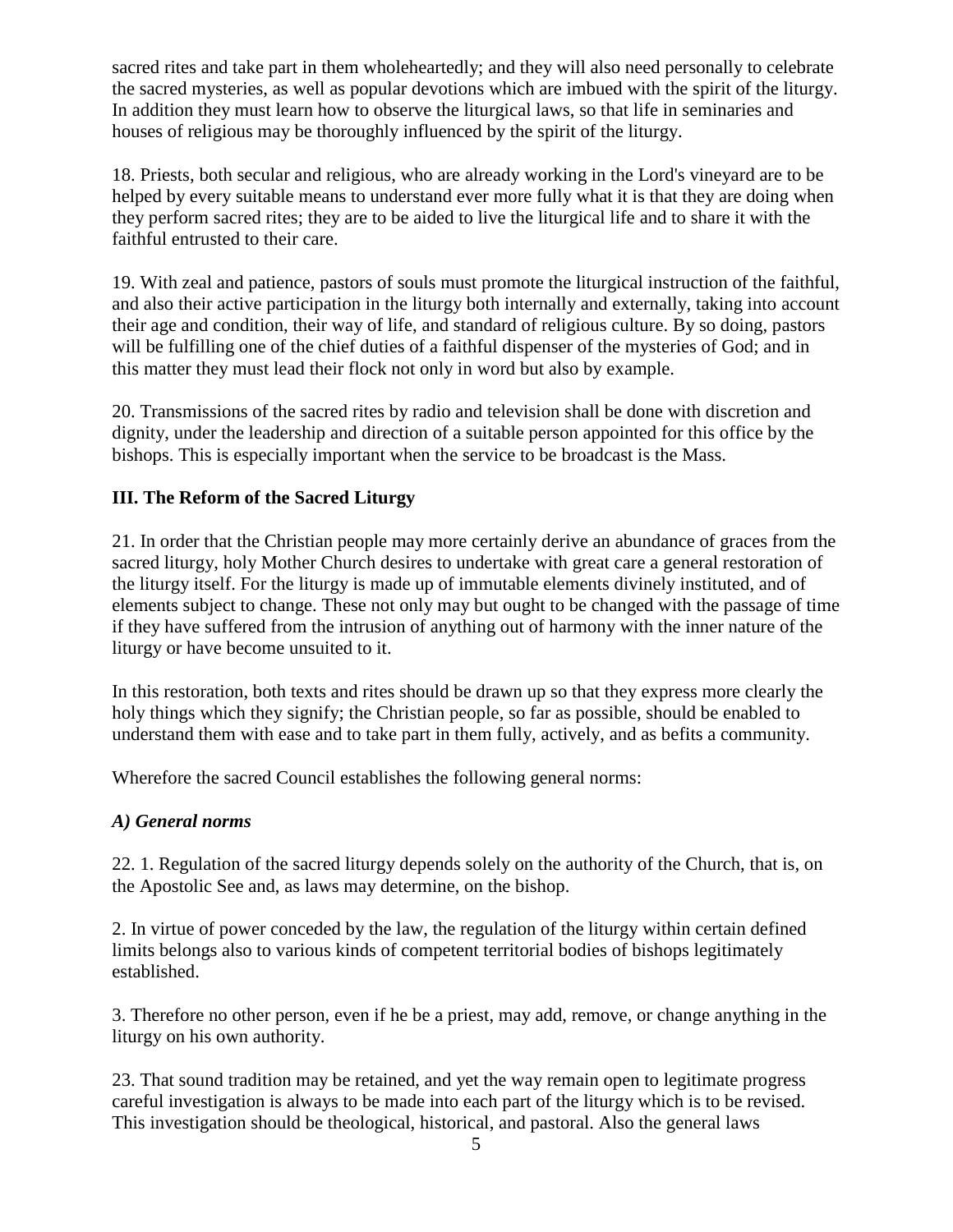governing the structure and meaning of the liturgy must be studied in conjunction with the experience derived from recent liturgical reforms and from the indults conceded to various places. Finally, there must be no innovations unless the good of the Church genuinely and certainly requires them; and care must be taken that any new forms adopted should in some way grow organically from forms already existing.

As far as possible, notable differences between the rites used in adjacent regions must be carefully avoided.

24. Sacred scripture is of the greatest importance in the celebration of the liturgy. For it is from scripture that lessons are read and explained in the homily, and psalms are sung; the prayers, collects, and liturgical songs are scriptural in their inspiration and their force, and it is from the scriptures that actions and signs derive their meaning. Thus to achieve the restoration, progress, and adaptation of the sacred liturgy, it is essential to promote that warm and living love for scripture to which the venerable tradition of both eastern and western rites gives testimony.

25. The liturgical books are to be revised as soon as possible; experts are to be employed on the task, and bishops are to be consulted, from various parts of the world.

## *B) Norms drawn from the hierarchic and communal nature of the Liturgy*

26. Liturgical services are not private functions, but are celebrations of the Church, which is the "sacrament of unity," namely, the holy people united and ordered under their bishops [\[33\]](http://www.vatican.va/archive/hist_councils/ii_vatican_council/documents/vat-ii_const_19631204_sacrosanctum-concilium_en.html#_ftn33)

Therefore liturgical services pertain to the whole body of the Church; they manifest it and have effects upon it; but they concern the individual members of the Church in different ways, according to their differing rank, office, and actual participation.

27. It is to be stressed that whenever rites, according to their specific nature, make provision for communal celebration involving the presence and active participation of the faithful, this way of celebrating them is to be preferred, so far as possible, to a celebration that is individual and quasi-private.

This applies with especial force to the celebration of Mass and the administration of the sacraments, even though every Mass has of itself a public and social nature.

28. In liturgical celebrations each person, minister or layman, who has an office to perform, should do all of, but only, those parts which pertain to his office by the nature of the rite and the principles of liturgy.

29. Servers, lectors commentators, and members of the choir also exercise a genuine liturgical function. They ought, therefore, to discharge their office with the sincere piety and decorum demanded by so exalted a ministry and rightly expected of them by God's people.

Consequently they must all be deeply imbued with the spirit of the liturgy, each in his own measure, and they must be trained to perform their functions in a correct and orderly manner.

30. To promote active participation, the people should be encouraged to take part by means of acclamations, responses, psalmody, antiphons, and songs, as well as by actions, gestures, and bodily attitudes. And at the proper times all should observe a reverent silence.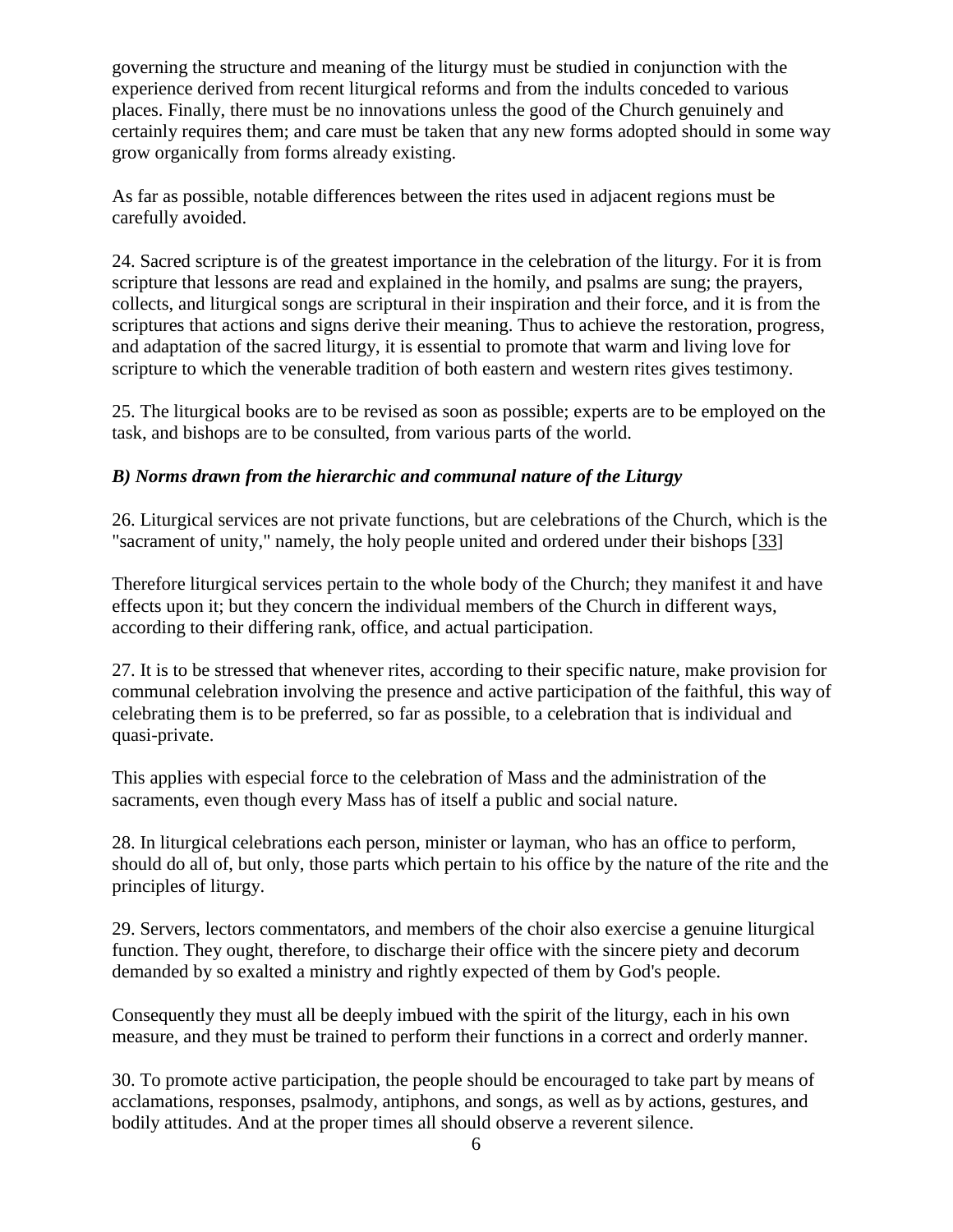31. The revision of the liturgical books must carefully attend to the provision of rubrics also for the people's parts.

32. The liturgy makes distinctions between persons according to their liturgical function and sacred Orders, and there are liturgical laws providing for due honors to be given to civil authorities. Apart from these instances, no special honors are to be paid in the liturgy to any private persons or classes of persons, whether in the ceremonies or by external display.

#### *C) Norms based upon the didactic and pastoral nature of the Liturgy*

33. Although the sacred liturgy is above all things the worship of the divine Majesty, it likewise contains much instruction for the faithful [\[34\]](http://www.vatican.va/archive/hist_councils/ii_vatican_council/documents/vat-ii_const_19631204_sacrosanctum-concilium_en.html#_ftn34). For in the liturgy God speaks to His people and Christ is still proclaiming His gospel. And the people reply to God both by song and prayer.

Moreover, the prayers addressed to God by the priest who presides over the assembly in the person of Christ are said in the name of the entire holy people and of all present. And the visible signs used by the liturgy to signify invisible divine things have been chosen by Christ or the Church. Thus not only when things are read "which were written for our instruction" (Rom. 15:4), but also when the Church prays or sings or acts, the faith of those taking part is nourished and their minds are raised to God, so that they may offer Him their rational service and more abundantly receive His grace.

Wherefore, in the revision of the liturgy, the following general norms should be observed:

34. The rites should be distinguished by a noble simplicity; they should be short, clear, and unencumbered by useless repetitions; they should be within the people's powers of comprehension, and normally should not require much explanation.

35. That the intimate connection between words and rites may be apparent in the liturgy:

1) In sacred celebrations there is to be more reading from holy scripture, and it is to be more varied and suitable.

2) Because the sermon is part of the liturgical service, the best place for it is to be indicated even in the rubrics, as far as the nature of the rite will allow; the ministry of preaching is to be fulfilled with exactitude and fidelity. The sermon, moreover, should draw its content mainly from scriptural and liturgical sources, and its character should be that of a proclamation of God's wonderful works in the history of salvation, the mystery of Christ, ever made present and active within us, especially in the celebration of the liturgy.

3) Instruction which is more explicitly liturgical should also be given in a variety of ways; if necessary, short directives to be spoken by the priest or proper minister should be provided within the rites themselves. But they should occur only at the more suitable moments, and be in prescribed or similar words.

4) Bible services should be encouraged, especially on the vigils of the more solemn feasts, on some weekdays in Advent and Lent, and on Sundays and feast days. They are particularly to be commended in places where no priest is available; when this is so, a deacon or some other person authorized by the bishop should preside over the celebration.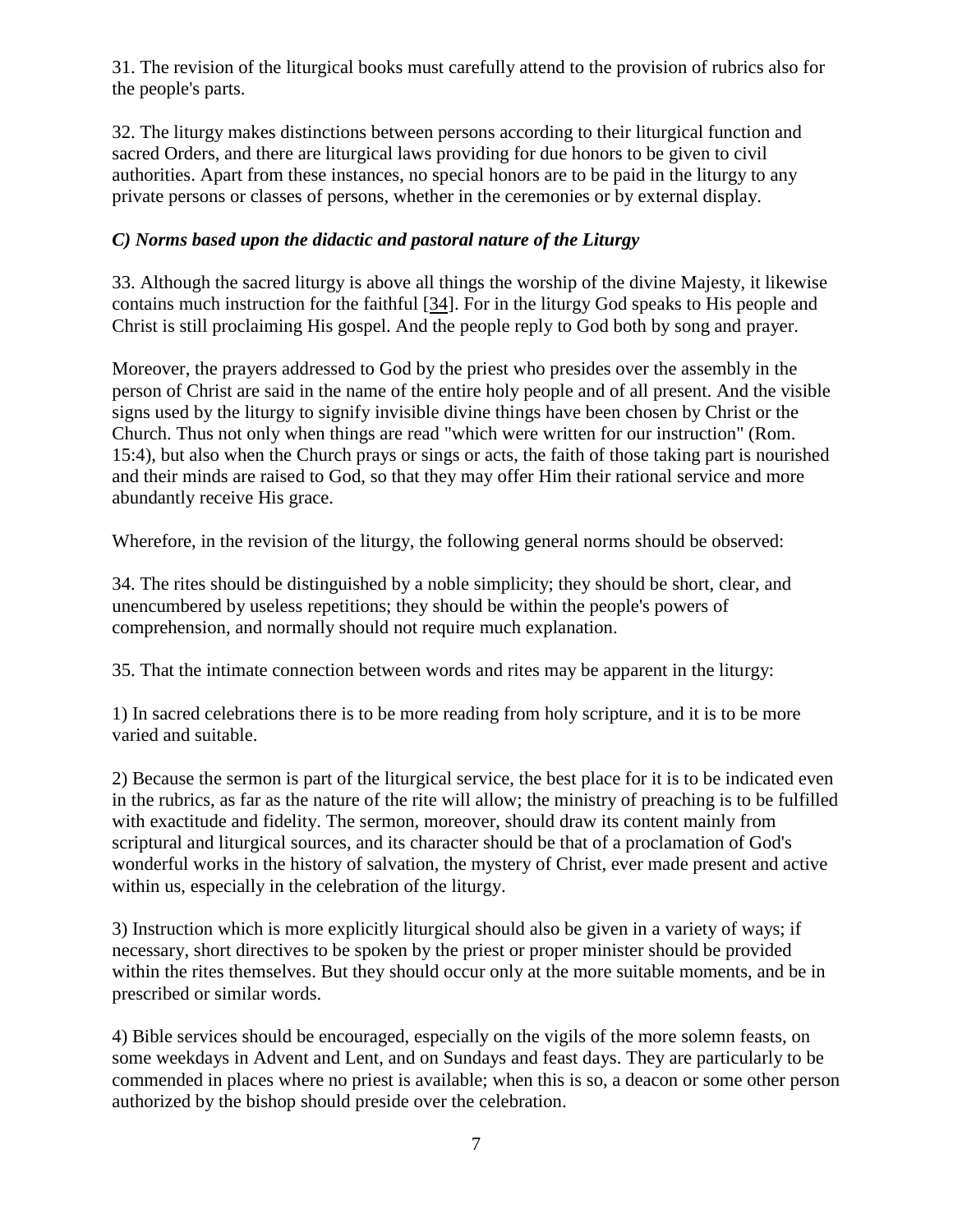36. 1. Particular law remaining in force, the use of the Latin language is to be preserved in the Latin rites.

2. But since the use of the mother tongue, whether in the Mass, the administration of the sacraments, or other parts of the liturgy, frequently may be of great advantage to the people, the limits of its employment may be extended. This will apply in the first place to the readings and directives, and to some of the prayers and chants, according to the regulations on this matter to be laid down separately in subsequent chapters.

3. These norms being observed, it is for the competent territorial ecclesiastical authority mentioned in Art. 22, 2, to decide whether, and to what extent, the vernacular language is to be used; their decrees are to be approved, that is, confirmed, by the Apostolic See. And, whenever it seems to be called for, this authority is to consult with bishops of neighboring regions which have the same language.

4. Translations from the Latin text into the mother tongue intended for use in the liturgy must be approved by the competent territorial ecclesiastical authority mentioned above.

## *D) Norms for adapting the Liturgy to the culture and traditions of peoples*

37. Even in the liturgy, the Church has no wish to impose a rigid uniformity in matters which do not implicate the faith or the good of the whole community; rather does she respect and foster the genius and talents of the various races and peoples. Anything in these peoples' way of life which is not indissolubly bound up with superstition and error she studies with sympathy and, if possible, preserves intact. Sometimes in fact she admits such things into the liturgy itself, so long as they harmonize with its true and authentic spirit.

38. Provisions shall also be made, when revising the liturgical books, for legitimate variations and adaptations to different groups, regions, and peoples, especially in mission lands, provided that the substantial unity of the Roman rite is preserved; and this should be borne in mind when drawing up the rites and devising rubrics.

39. Within the limits set by the typical editions of the liturgical books, it shall be for the competent territorial ecclesiastical authority mentioned in Art. 22, 2, to specify adaptations, especially in the case of the administration of the sacraments, the sacramentals, processions, liturgical language, sacred music, and the arts, but according to the fundamental norms laid down in this Constitution.

40. In some places and circumstances, however, an even more radical adaptation of the liturgy is needed, and this entails greater difficulties. Wherefore:

1) The competent territorial ecclesiastical authority mentioned in Art. 22, 2, must, in this matter, carefully and prudently consider which elements from the traditions and culture of individual peoples might appropriately be admitted into divine worship. Adaptations which are judged to be useful or necessary should then be submitted to the Apostolic See, by whose consent they may be introduced.

2) To ensure that adaptations may be made with all the circumspection which they demand, the Apostolic See will grant power to this same territorial ecclesiastical authority to permit and to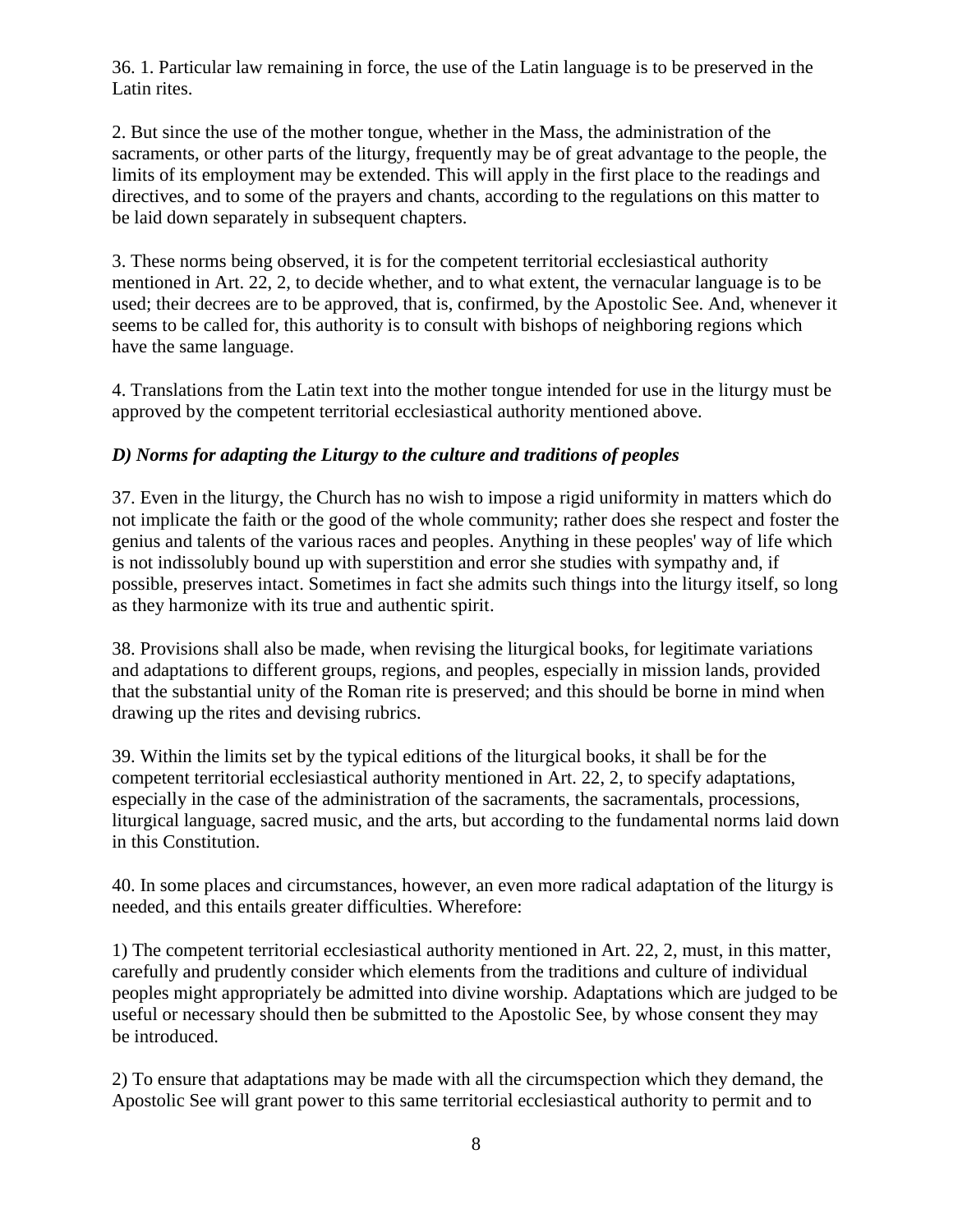direct, as the case requires, the necessary preliminary experiments over a determined period of time among certain groups suited for the purpose.

3) Because liturgical laws often involve special difficulties with respect to adaptation, particularly in mission lands, men who are experts in these matters must be employed to formulate them.

# *E) Promotion of Liturgical Life in Diocese and Parish*

41. The bishop is to be considered as the high priest of his flock, from whom the life in Christ of his faithful is in some way derived and dependent.

Therefore all should hold in great esteem the liturgical life of the diocese centered around the bishop, especially in his cathedral church; they must be convinced that the pre-eminent manifestation of the Church consists in the full active participation of all God's holy people in these liturgical celebrations, especially in the same eucharist, in a single prayer, at one altar, at which there presides the bishop surrounded by his college of priests and by his ministers [\[35\]](http://www.vatican.va/archive/hist_councils/ii_vatican_council/documents/vat-ii_const_19631204_sacrosanctum-concilium_en.html#_ftn35).

42. But because it is impossible for the bishop always and everywhere to preside over the whole flock in his Church, he cannot do other than establish lesser groupings of the faithful. Among these the parishes, set up locally under a pastor who takes the place of the bishop, are the most important: for in some manner they represent the visible Church constituted throughout the world.

And therefore the liturgical life of the parish and its relationship to the bishop must be fostered theoretically and practically among the faithful and clergy; efforts also must be made to encourage a sense of community within the parish, above all in the common celebration of the Sunday Mass.

#### *F) The Promotion of Pastoral-Liturgical Action*

43. Zeal for the promotion and restoration of the liturgy is rightly held to be a sign of the providential dispositions of God in our time, as a movement of the Holy Spirit in His Church. It is today a distinguishing mark of the Church's life, indeed of the whole tenor of contemporary religious thought and action.

So that this pastoral-liturgical action may become even more vigorous in the Church, the sacred Council decrees:

44. It is desirable that the competent territorial ecclesiastical authority mentioned in Art. 22, 2, set up a liturgical commission, to be assisted by experts in liturgical science, sacred music, art and pastoral practice. So far as possible the commission should be aided by some kind of Institute for Pastoral Liturgy, consisting of persons who are eminent in these matters, and including laymen as circumstances suggest. Under the direction of the above-mentioned territorial ecclesiastical authority the commission is to regulate pastoral-liturgical action throughout the territory, and to promote studies and necessary experiments whenever there is question of adaptations to be proposed to the Apostolic See.

45. For the same reason every diocese is to have a commission on the sacred liturgy under the direction of the bishop, for promoting the liturgical apostolate.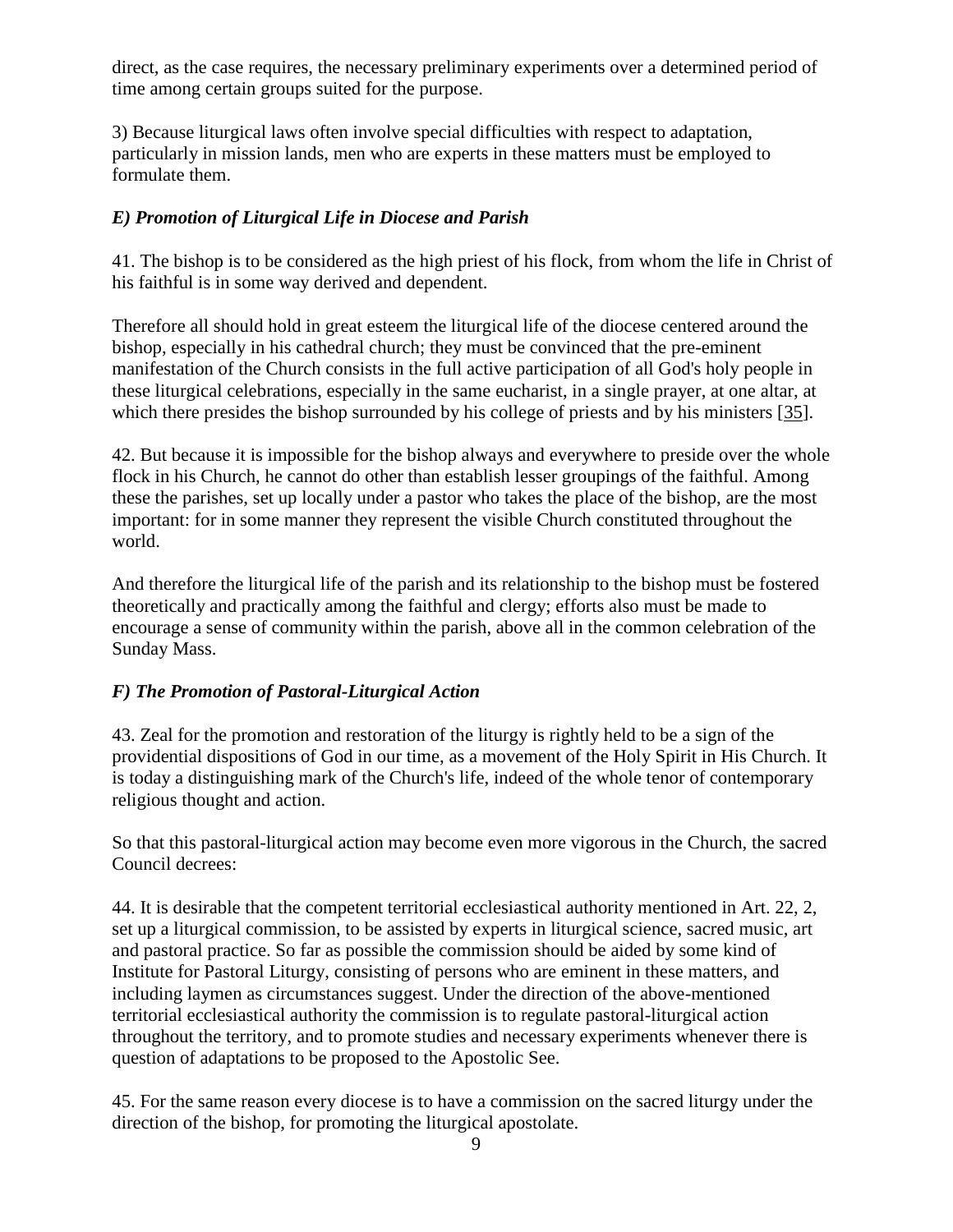Sometimes it may be expedient that several dioceses should form between them one single commission which will be able to promote the liturgy by common consultation.

46. Besides the commission on the sacred liturgy, every diocese, as far as possible, should have commissions for sacred music and sacred art.

These three commissions must work in closest collaboration; indeed it will often be best to fuse the three of them into one single commission.

# **CHAPTER II**

# **THE MOST SACRED MYSTERY OF THE EUCHARIST**

47. At the Last Supper, on the night when He was betrayed, our Saviour instituted the eucharistic sacrifice of His Body and Blood. He did this in order to perpetuate the sacrifice of the Cross throughout the centuries until He should come again, and so to entrust to His beloved spouse, the Church, a memorial of His death and resurrection: a sacrament of love, a sign of unity, a bond of charity [\[36\]](http://www.vatican.va/archive/hist_councils/ii_vatican_council/documents/vat-ii_const_19631204_sacrosanctum-concilium_en.html#_ftn36), a paschal banquet in which Christ is eaten, the mind is filled with grace, and a pledge of future glory is given to us [\[37\]](http://www.vatican.va/archive/hist_councils/ii_vatican_council/documents/vat-ii_const_19631204_sacrosanctum-concilium_en.html#_ftn37).

48. The Church, therefore, earnestly desires that Christ's faithful, when present at this mystery of faith, should not be there as strangers or silent spectators; on the contrary, through a good understanding of the rites and prayers they should take part in the sacred action conscious of what they are doing, with devotion and full collaboration. They should be instructed by God's word and be nourished at the table of the Lord's body; they should give thanks to God; by offering the Immaculate Victim, not only through the hands of the priest, but also with him, they should learn also to offer themselves; through Christ the Mediator [\[38\]](http://www.vatican.va/archive/hist_councils/ii_vatican_council/documents/vat-ii_const_19631204_sacrosanctum-concilium_en.html#_ftn38), they should be drawn day by day into ever more perfect union with God and with each other, so that finally God may be all in all.

49. For this reason the sacred Council, having in mind those Masses which are celebrated with the assistance of the faithful, especially on Sundays and feasts of obligation, has made the following decrees in order that the sacrifice of the Mass, even in the ritual forms of its celebration, may become pastorally efficacious to the fullest degree.

50. The rite of the Mass is to be revised in such a way that the intrinsic nature and purpose of its several parts, as also the connection between them, may be more clearly manifested, and that devout and active participation by the faithful may be more easily achieved.

For this purpose the rites are to be simplified, due care being taken to preserve their substance; elements which, with the passage of time, came to be duplicated, or were added with but little advantage, are now to be discarded; other elements which have suffered injury through accidents of history are now to be restored to the vigor which they had in the days of the holy Fathers, as may seem useful or necessary.

51. The treasures of the bible are to be opened up more lavishly, so that richer fare may be provided for the faithful at the table of God's word. In this way a more representative portion of the holy scriptures will be read to the people in the course of a prescribed number of years.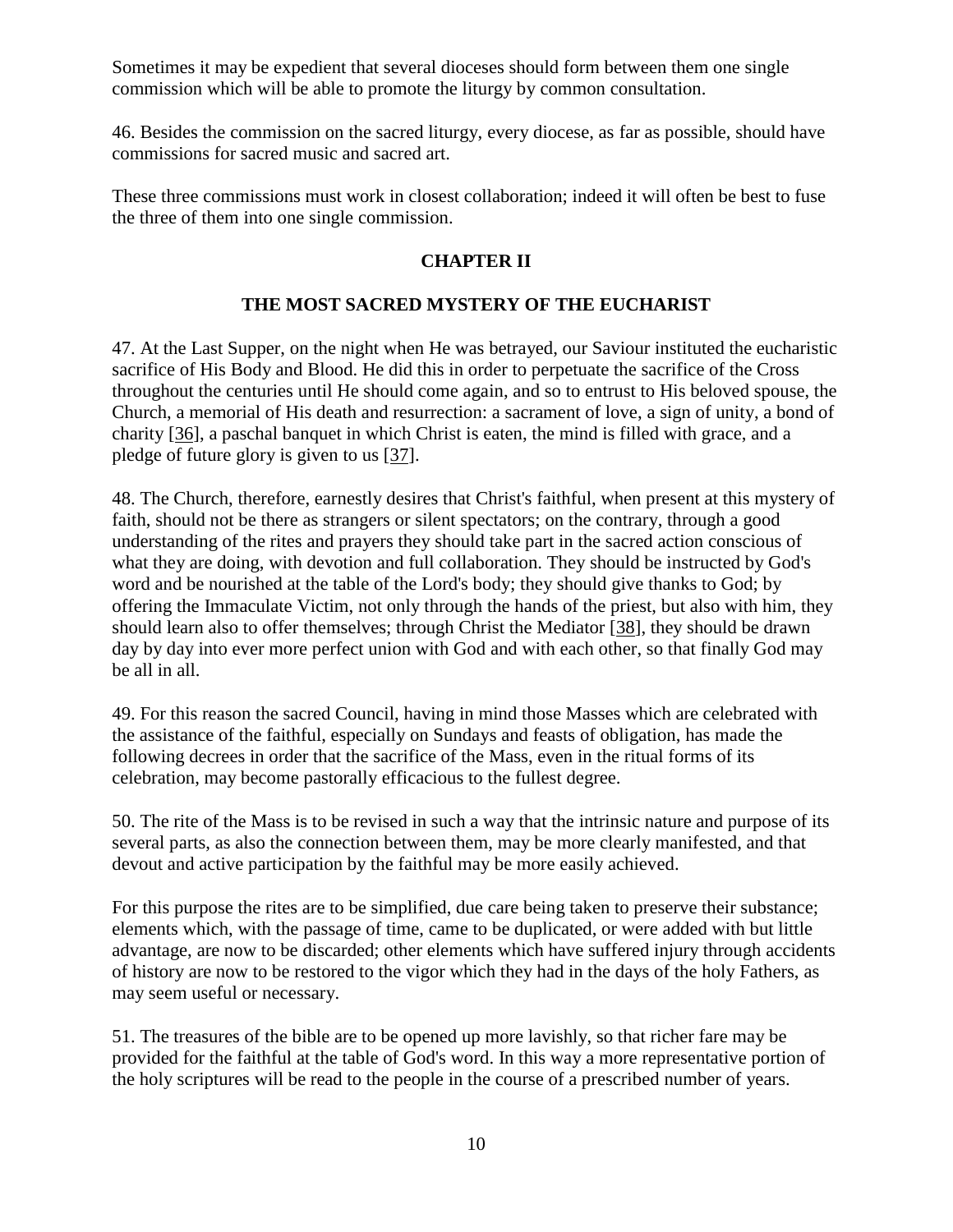52. By means of the homily the mysteries of the faith and the guiding principles of the Christian life are expounded from the sacred text, during the course of the liturgical year; the homily, therefore, is to be highly esteemed as part of the liturgy itself; in fact, at those Masses which are celebrated with the assistance of the people on Sundays and feasts of obligation, it should not be omitted except for a serious reason.

53. Especially on Sundays and feasts of obligation there is to be restored, after the Gospel and the homily, "the common prayer" or "the prayer of the faithful." By this prayer, in which the people are to take part, intercession will be made for holy Church, for the civil authorities, for those oppressed by various needs, for all mankind, and for the salvation of the entire world [\[39\]](http://www.vatican.va/archive/hist_councils/ii_vatican_council/documents/vat-ii_const_19631204_sacrosanctum-concilium_en.html#_ftn39).

54. In Masses which are celebrated with the people, a suitable place may be allotted to their mother tongue. This is to apply in the first place to the readings and "the common prayer," but also, as local conditions may warrant, to those parts which pertain to the people, according to the norm laid down in Art. 36 of this Constitution.

Nevertheless steps should be taken so that the faithful may also be able to say or to sing together in Latin those parts of the Ordinary of the Mass which pertain to them.

And wherever a more extended use of the mother tongue within the Mass appears desirable, the regulation laid down in Art. 40 of this Constitution is to be observed.

55. That more perfect form of participation in the Mass whereby the faithful, after the priest's communion, receive the Lord's body from the same sacrifice, is strongly commended.

The dogmatic principles which were laid down by the Council of Trent remaining intact [\[40\]](http://www.vatican.va/archive/hist_councils/ii_vatican_council/documents/vat-ii_const_19631204_sacrosanctum-concilium_en.html#_ftn40), communion under both kinds may be granted when the bishops think fit, not only to clerics and religious, but also to the laity, in cases to be determined by the Apostolic See, as, for instance, to the newly ordained in the Mass of their sacred ordination, to the newly professed in the Mass of their religious profession, and to the newly baptized in the Mass which follows their baptism.

56. The two parts which, in a certain sense, go to make up the Mass, namely, the liturgy of the word and the eucharistic liturgy, are so closely connected with each other that they form but one single act of worship. Accordingly this sacred Synod strongly urges pastors of souls that, when instructing the faithful, they insistently teach them to take their part in the entire Mass, especially on Sundays and feasts of obligation.

57. 1. Concelebration, whereby the unity of the priesthood is appropriately manifested, has remained in use to this day in the Church both in the east and in the west. For this reason it has seemed good to the Council to extend permission for concelebration to the following cases:

1. a) on the Thursday of the Lord's Supper, not only at the Mass of the Chrism, but also at the evening Mass.

b) at Masses during councils, bishops' conferences, and synods;

c) at the Mass for the blessing of an abbot.

2. Also, with permission of the ordinary, to whom it belongs to decide whether concelebration is opportune:

a) at conventual Mass, and at the principle Mass in churches when the needs of the faithful do not require that all priests available should celebrate individually;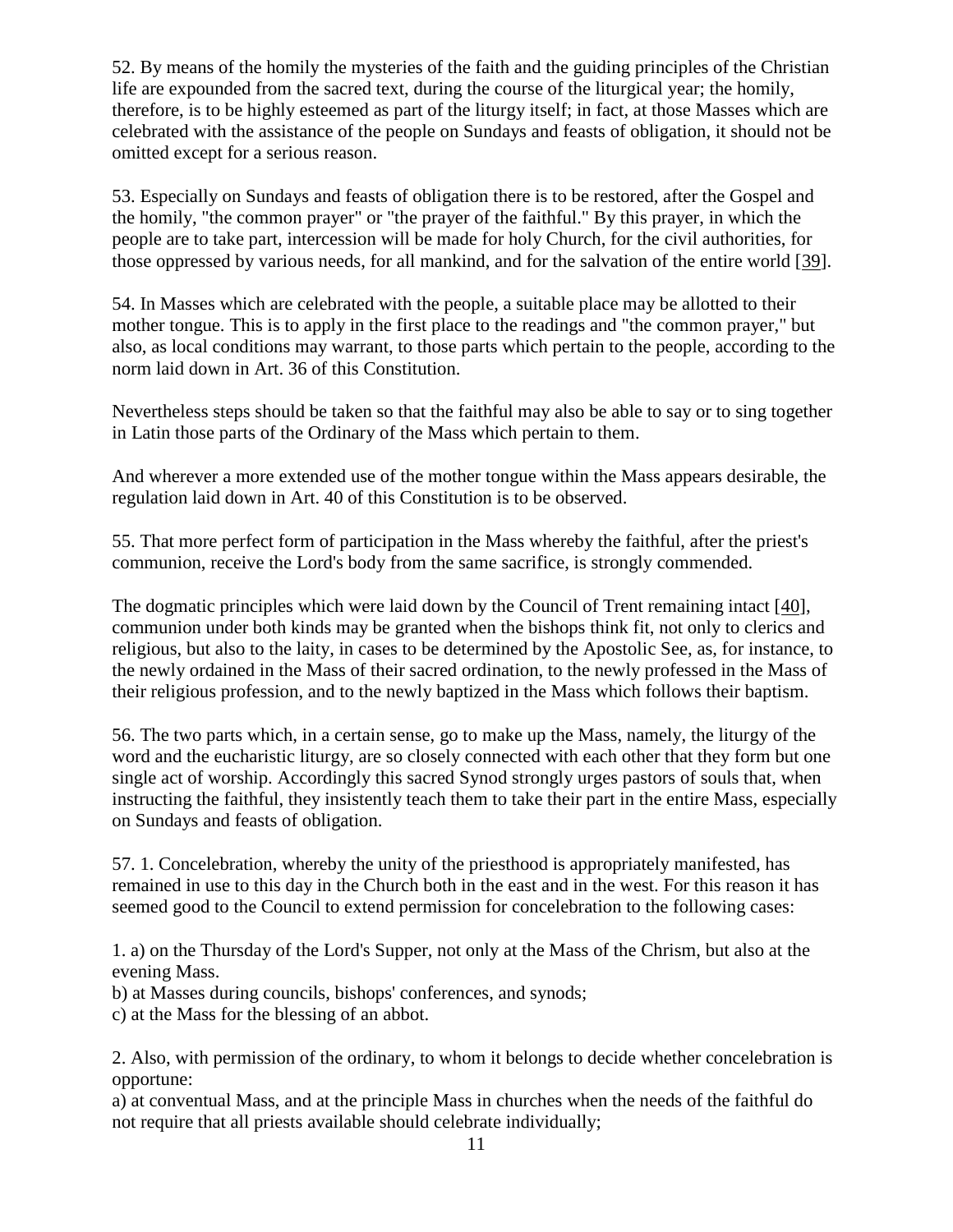b) at Masses celebrated at any kind of priests' meetings, whether the priests be secular clergy or religious.

The regulation, however, of the discipline of con-celebration in the diocese pertains to the bishop. Nevertheless, each priest shall always retain his right to celebrate Mass individually, though not at the same time in the same church as a concelebrated Mass, nor on Thursday of the Lord's Supper.

58. A new rite for concelebration is to be drawn up and inserted into the Pontifical and into the Roman Missal.

#### **CHAPTER III**

## **THE OTHER SACRAMENTS AND THE SACRAMENTALS**

59. The purpose of the sacraments is to sanctify men, to build up the body of Christ, and, finally, to give worship to God; because they are signs they also instruct. They not only presuppose faith, but by words and objects they also nourish, strengthen, and express it; that is why they are called "sacraments of faith." They do indeed impart grace, but, in addition, the very act of celebrating them most effectively disposes the faithful to receive this grace in a fruitful manner, to worship God duly, and to practice charity.

It is therefore of the highest importance that the faithful should easily understand the sacramental signs, and should frequent with great eagerness those sacraments which were instituted to nourish the Christian life.

60. Holy Mother Church has, moreover, instituted sacramentals. These are sacred signs which bear a resemblance to the sacraments: they signify effects, particularly of a spiritual kind, which are obtained through the Church's intercession. By them men are disposed to receive the chief effect of the sacraments, and various occasions in life are rendered holy.

61. Thus, for well-disposed members of the faithful, the liturgy of the sacraments and sacramentals sanctifies almost every event in their lives; they are given access to the stream of divine grace which flows from the paschal mystery of the passion, death, the resurrection of Christ, the font from which all sacraments and sacramentals draw their power. There is hardly any proper use of material things which cannot thus be directed toward the sanctification of men and the praise of God.

62. With the passage of time, however, there have crept into the rites of the sacraments and sacramentals certain features which have rendered their nature and purpose far from clear to the people of today; hence some changes have become necessary to adapt them to the needs of our own times. For this reason the sacred Council decrees as follows concerning their revision.

63. Because of the use of the mother tongue in the administration of the sacraments and sacramentals can often be of considerable help to the people, this use is to be extended according to the following norms:

a) The vernacular language may be used in administering the sacraments and sacramentals, according to the norm of Art. 36.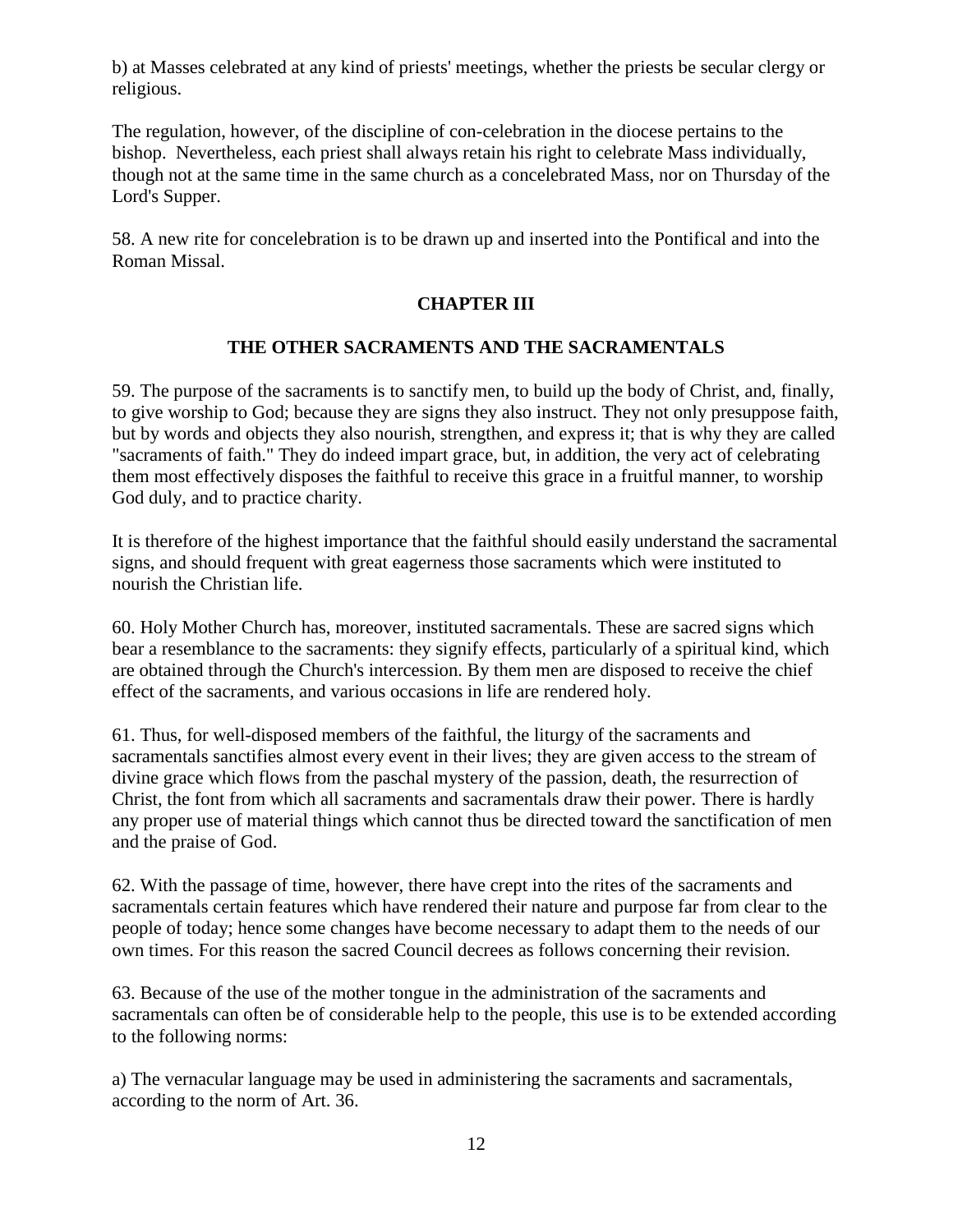b) In harmony with the new edition of the Roman Ritual, particular rituals shall be prepared without delay by the competent territorial ecclesiastical authority mentioned in Art. 22, 2, of this Constitution. These rituals, which are to be adapted, also as regards the language employed, to the needs of the different regions, are to be reviewed by the Apostolic See and then introduced into the regions for which they have been prepared. But in drawing up these rituals or particular collections of rites, the instructions prefixed to the individual rites the Roman Ritual, whether they be pastoral and rubrical or whether they have special social import, shall not be omitted.

64. The catechumenate for adults, comprising several distinct steps, is to be restored and to be taken into use at the discretion of the local ordinary. By this, means the time of the catechumenate, which is intended as a period of suitable instruction, may be sanctified by sacred rites to be celebrated at successive intervals of time.

65. In mission lands it is found that some of the peoples already make use of initiation rites. Elements from these, when capable of being adapted to Christian ritual, may be admitted along with those already found in Christian tradition, according to the norm laid down in Art. 37-40, of this Constitution.

66. Both the rites for the baptism of adults are to be revised: not only the simpler rite, but also the more solemn one, which must take into account the restored catechumenate. A special Mass "for the conferring of baptism" is to be inserted into the Roman Missal.

67. The rite for the baptism of infants is to be revised, and it should be adapted to the circumstance that those to be baptized are, in fact, infants. The roles of parents and godparents, and also their duties, should be brought out more clearly in the rite itself.

68. The baptismal rite should contain variants, to be used at the discretion of the local ordinary, for occasions when a very large number are to be baptized together. Moreover, a shorter rite is to be drawn up, especially for mission lands, to be used by catechists, but also by the faithful in general when there is danger of death, and neither priest nor deacon is available.

69. In place of the rite called the "Order of supplying what was omitted in the baptism of an infant," a new rite is to be drawn up. This should manifest more fittingly and clearly that the infant, baptized by the short rite, has already been received into the Church.

And a new rite is to be drawn up for converts who have already been validly baptized; it should indicate that they are now admitted to communion with the Church.

70. Except during Eastertide, baptismal water may be blessed within the rite of baptism itself by an approved shorter formula.

71. The rite of confirmation is to be revised and the intimate connection which this sacrament has with the whole of Christian initiation is to be more clearly set forth; for this reason it is fitting for candidates to renew their baptismal promises just before they are confirmed.

Confirmation may be given within the Mass when convenient; when it is given outside the Mass, the rite that is used should be introduced by a formula to be drawn up for this purpose.

72. The rite and formulas for the sacrament of penance are to be revised so that they more clearly express both the nature and effect of the sacrament.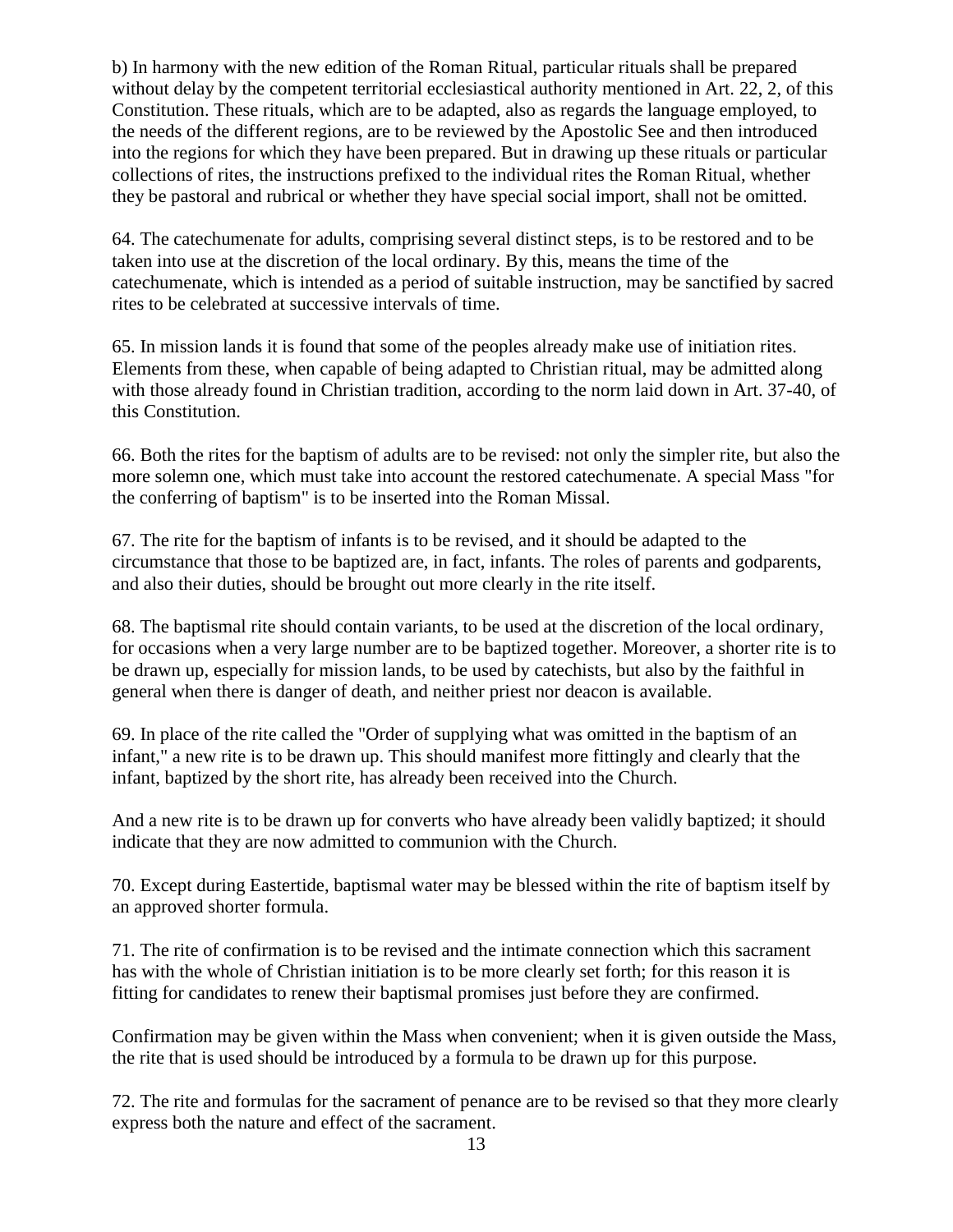73. "Extreme unction," which may also and more fittingly be called "anointing of the sick," is not a sacrament for those only who are at the point of death. Hence, as soon as any one of the faithful begins to be in danger of death from sickness or old age, the fitting time for him to receive this sacrament has certainly already arrived.

74. In addition to the separate rites for anointing of the sick and for viaticum, a continuous rite shall be prepared according to which the sick man is anointed after he has made his confession and before he receives viaticum.

75. The number of the anointings is to be adapted to the occasion, and the prayers which belong to the rite of anointing are to be revised so as to correspond with the varying conditions of the sick who receive the sacrament.

76. Both the ceremonies and texts of the ordination rites are to be revised. The address given by the bishop at the beginning of each ordination or consecration may be in the mother tongue.

When a bishop is consecrated, the laying of hands may be done by all the bishops present.

77. The marriage rite now found in the Roman Ritual is to be revised and enriched in such a way that the grace of the sacrament is more clearly signified and the duties of the spouses are taught.

"If any regions are wont to use other praiseworthy customs and ceremonies when celebrating the sacrament of matrimony, the sacred Synod earnestly desires that these by all means be retained"  $[41]$ .

Moreover the competent territorial ecclesiastical authority mentioned in Art. 22, 52, of this Constitution is free to draw up its own rite suited to the usages of place and people, according to the provision of Art. 63. But the rite must always conform to the law that the priest assisting at the marriage must ask for and obtain the consent of the contracting parties.

78. Matrimony is normally to be celebrated within the Mass, after the reading of the gospel and the homily, and before "the prayer of the faithful." The prayer for the bride, duly amended to remind both spouses of their equal obligation to remain faithful to each other, may be said in the mother tongue.

But if the sacrament of matrimony is celebrated apart from Mass, the epistle and gospel from the nuptial Mass are to be read at the beginning of the rite, and the blessing should always be given to the spouses.

79. The sacramentals are to undergo a revision which takes into account the primary principle of enabling the faithful to participate intelligently, actively, and easily; the circumstances of our own days must also be considered. When rituals are revised, as laid down in Art. 63, new sacramentals may also be added as the need for these becomes apparent.

Reserved blessings shall be very few; reservations shall be in favor of bishops or ordinaries.

Let provision be made that some sacramentals, at least in special circumstances and at the discretion of the ordinary, may be administered by qualified lay persons.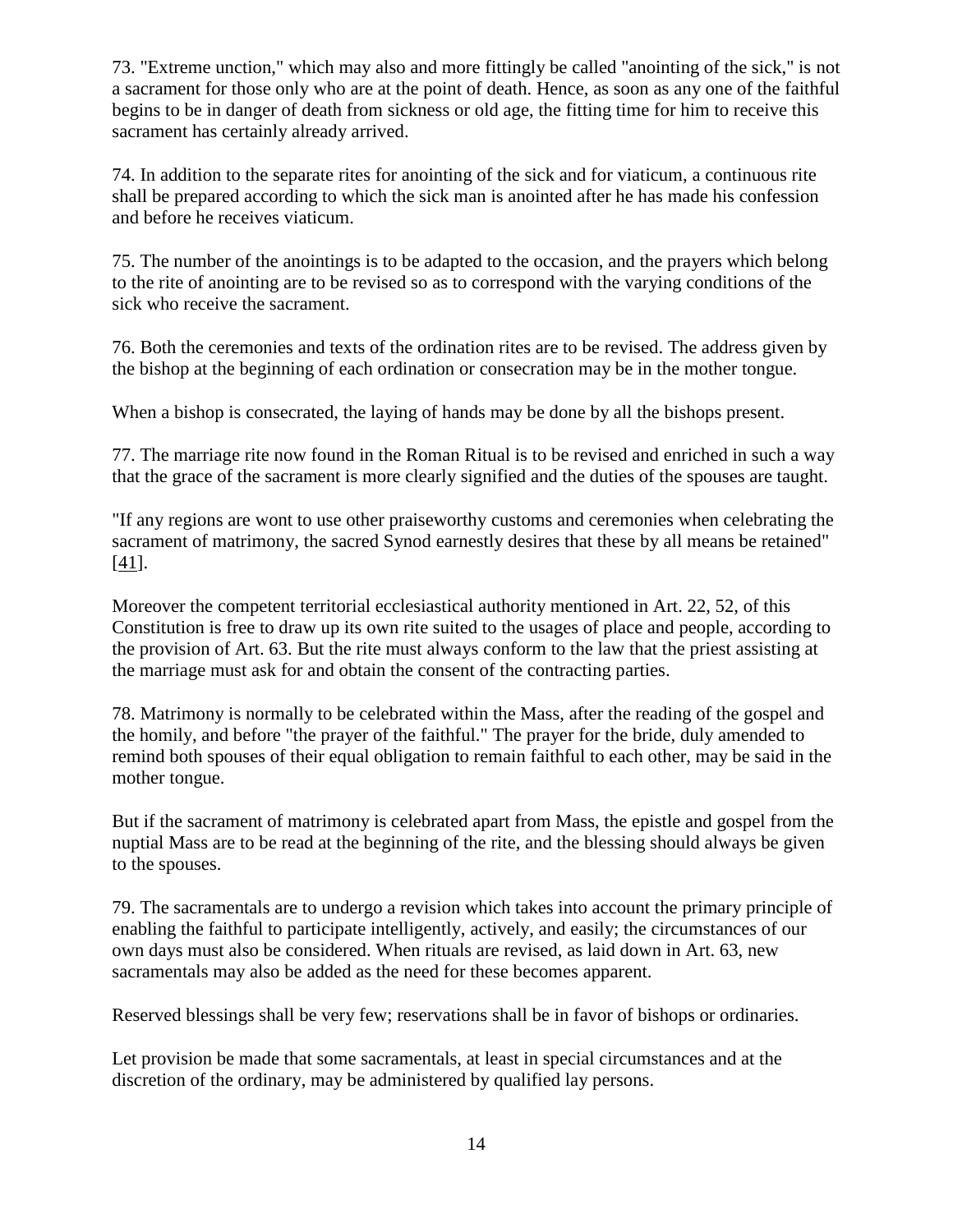80. The rite for the consecration of virgins at present found in the Roman Pontifical is to be revised.

Moreover, a rite of religious profession and renewal of vows shall be drawn up in order to achieve greater unity, sobriety, and dignity. Apart from exceptions in particular law, this rite should be adopted by those who make their profession or renewal of vows within the Mass.

Religious profession should preferably be made within the Mass.

81. The rite for the burial of the dead should express more clearly the paschal character of Christian death, and should correspond more closely to the circumstances and traditions found in various regions. This holds good also for the liturgical color to be used.

82. The rite for the burial of infants is to be revised, and a special Mass for the occasion should be provided.

#### **CHAPTER IV**

#### **THE DIVINE OFFICE**

83. Christ Jesus, high priest of the new and eternal covenant, taking human nature, introduced into this earthly exile that hymn which is sung throughout all ages in the halls of heaven. He joins the entire community of mankind to Himself, associating it with His own singing of this canticle of divine praise. For he continues His priestly work through the agency of His Church, which is ceaselessly engaged in praising the Lord and interceding for the salvation of the whole world. She does this, not only by celebrating the eucharist, but also in other ways, especially by praying the divine office.

84. By tradition going back to early Christian times, the divine office is devised so that the whole course of the day and night is made holy by the praises of God. Therefore, when this wonderful song of praise is rightly performed by priests and others who are deputed for this purpose by the Church's ordinance, or by the faithful praying together with the priest in the approved form, then it is truly the voice of the bride addressed to her bridegroom; It is the very prayer which Christ Himself, together with His body, addresses to the Father.

85. Hence all who render this service are not only fulfilling a duty of the Church, but also are sharing in the greatest honor of Christ's spouse, for by offering these praises to God they are standing before God's throne in the name of the Church their Mother.

86. Priests who are engaged in the sacred pastoral ministry will offer the praises of the hours with greater fervor the more vividly they realize that they must heed St. Paul's exhortation: "Pray without ceasing" (1 Thess. 5:11). For the work in which they labor will effect nothing and bring forth no fruit except by the power of the Lord who said: "Without me you can do nothing" (John 15: 5). That is why the apostles, instituting deacons, said: "We will devote ourselves to prayer and to the ministry of the word" (Acts 6:4).

81. In order that the divine office may be better and more perfectly prayed in existing circumstances, whether by priests or by other members of the Church, the sacred Council, carrying further the restoration already so happily begun by the Apostolic See, has seen fit to decree as follows concerning the office of the Roman rite.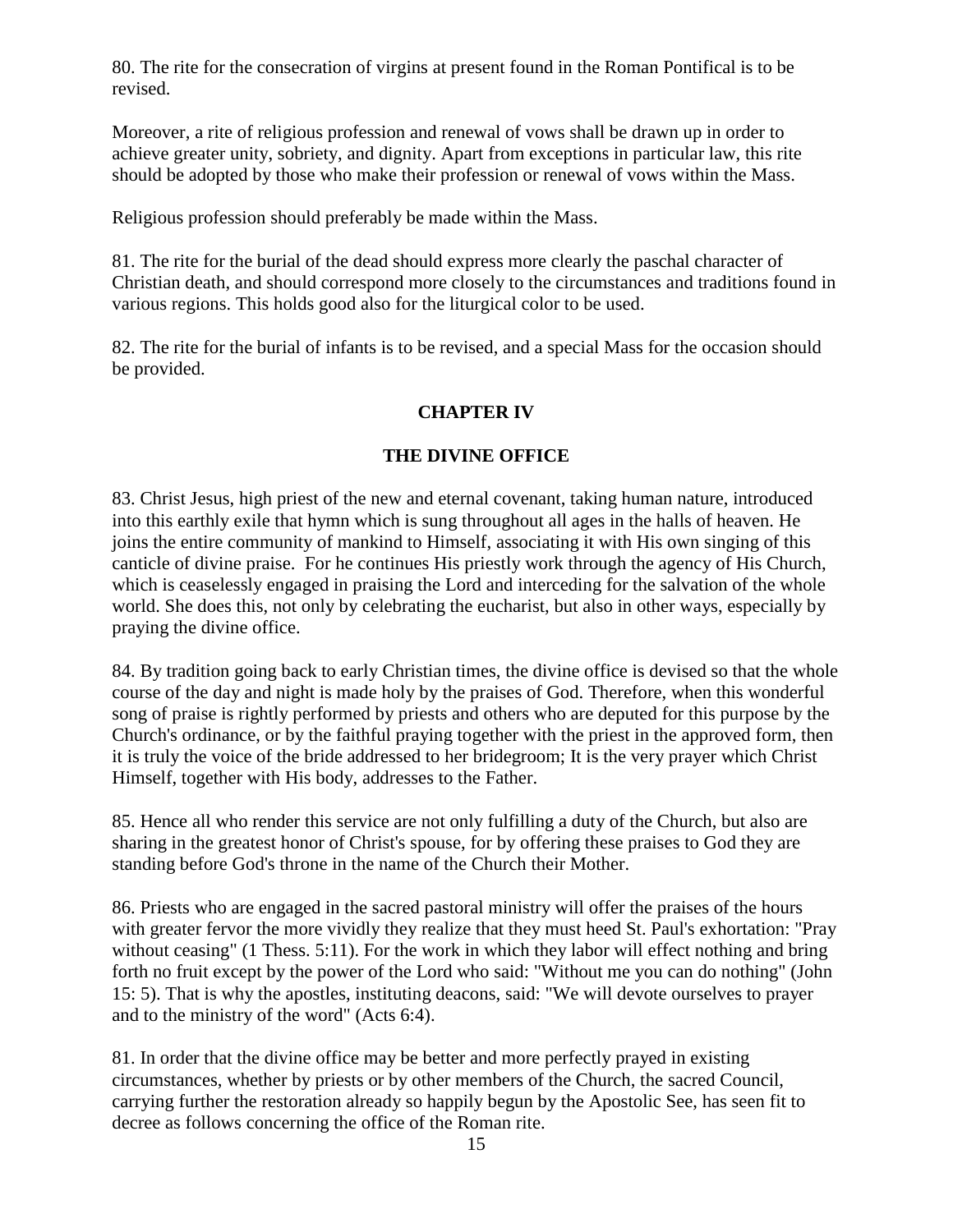88. Because the purpose of the office is to sanctify the day, the traditional sequence of the hours is to be restored so that once again they may be genuinely related to the time of the day when they are prayed, as far as this may be possible. Moreover, it will be necessary to take into account the modern conditions in which daily life has to be lived, especially by those who are called to labor in apostolic works.

89. Therefore, when the office is revised, these norms are to be observed:

a) By the venerable tradition of the universal Church, Lauds as morning prayer and Vespers as evening prayer are the two hinges on which the daily office turns; hence they are to be considered as the chief hours and are to be celebrated as such.

b) Compline is to be drawn up so that it will be a suitable prayer for the end of the day.

c) The hour known as Matins, although it should retain the character of nocturnal praise when celebrated in choir, shall be adapted so that it may be recited at any hour of the day; it shall be made up of fewer psalms and longer readings.

d) The hour of Prime is to be suppressed.

e) In choir the hours of Terce, Sext, and None are to be observed. But outside choir it will be lawful to select any one of these three, according to the respective time of the day.

90. The divine office, because it is the public prayer of the Church, is a source of piety, and nourishment for personal prayer. And therefore priests and all others who take part in the divine office are earnestly exhorted in the Lord to attune their minds to their voices when praying it. The better to achieve this, let them take steps to improve their understanding of the liturgy and of the bible, especially of the psalms.

In revising the Roman office, its ancient and venerable treasures are to be so adapted that all those to whom they are handed on may more extensively and easily draw profit from them.

91. So that it may really be possible in practice to observe the course of the hours proposed in Art. 89, the psalms are no longer to be distributed throughout one week, but through some longer period of time.

The work of revising the psalter, already happily begun, is to be finished as soon as possible, and is to take into account the style of Christian Latin, the liturgical use of psalms, also when sung, and the entire tradition of the Latin Church.

92. As regards the readings, the following shall be observed: a) Readings from sacred scripture shall be arranged so that the riches of God's word may be easily accessible in more abundant measure.

b) Readings excerpted from the works of the fathers, doctors, and ecclesiastical writers shall be better selected.

c) The accounts of martyrdom or the lives of the saints are to accord with the facts of history.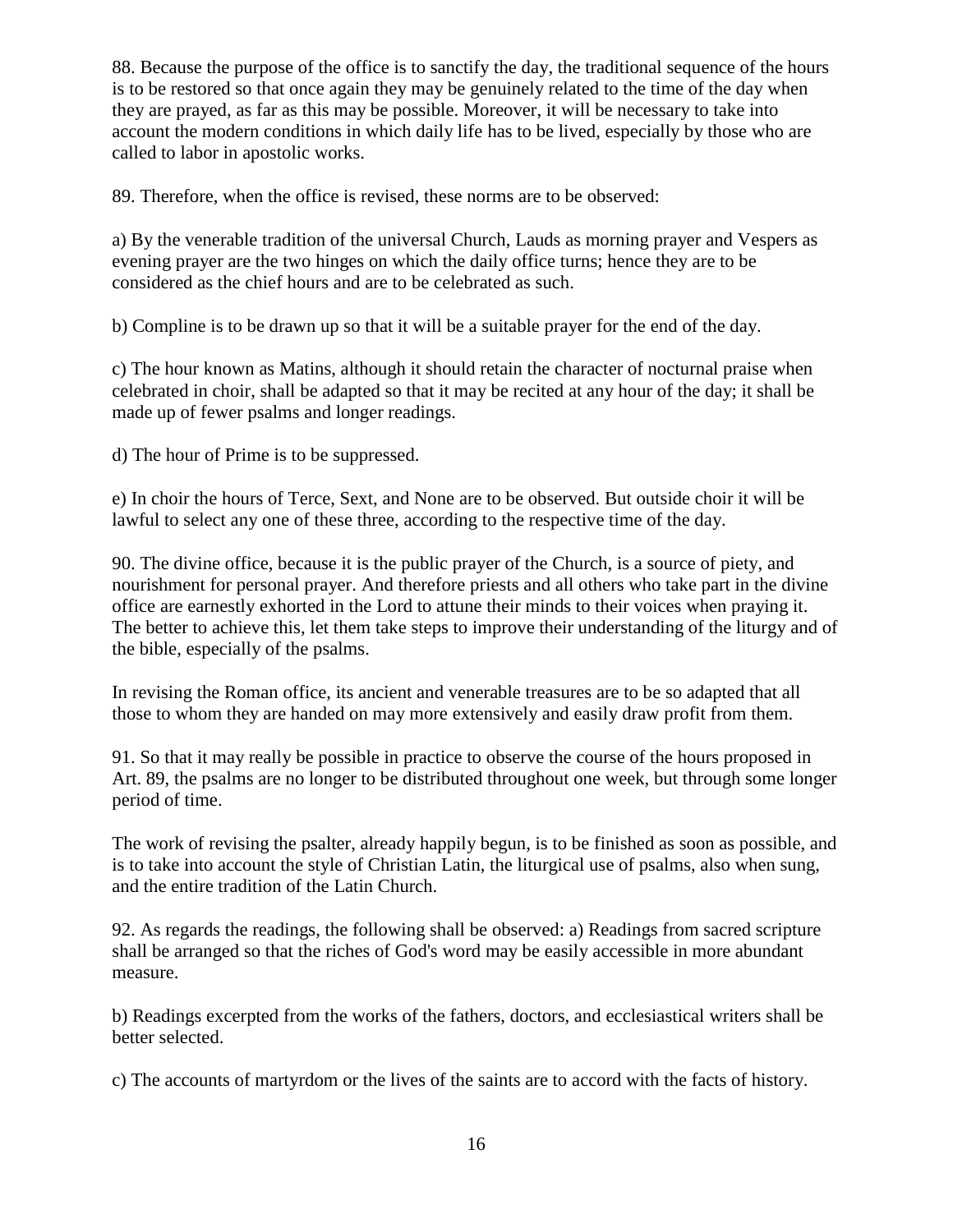93. To whatever extent may seem desirable, the hymns are to be restored to their original form, and whatever smacks of mythology or ill accords with Christian piety is to be removed or changed. Also, as occasion may arise, let other selections from the treasury of hymns be incorporated.

94. That the day may be truly sanctified, and that the hours themselves may be recited with spiritual advantage, it is best that each of them be prayed at a time which most closely corresponds with its true canonical time.

95. Communities obliged to choral office are bound to celebrate the office in choir every day in addition to the conventual Mass. In particular:

a) Orders of canons, of monks and of nuns, and of other regulars bound by law or constitutions to choral office must celebrate the entire office.

b) Cathedral or collegiate chapters are bound to recite those parts of the office imposed on them by general or particular law.

c) All members of the above communities who are in major orders or who are solemnly professed, except for lay brothers, are bound to recite individually those canonical hours which they do not pray in choir.

96. Clerics not bound to office in choir, if they are in major orders, are bound to pray the entire office every day, either in common or individually, as laid down in Art. 89.

97. Appropriate instances are to be defined by the rubrics in which a liturgical service may be substituted for the divine office.

In particular cases, and for a just reason, ordinaries can dispense their subjects wholly or in part from the obligation of reciting the divine office, or may commute the obligation.

98. Members of any institute dedicated to acquiring perfection who, according to their constitutions, are to recite any parts of the divine office are thereby performing the public prayer of the Church.

They too perform the public prayer of the Church who, in virtue of their constitutions, recite any short office, provided this is drawn up after the pattern of the divine office and is duly approved.

99. Since the divine office is the voice of the Church, that is of the whole mystical body publicly praising God, those clerics who are not obliged to office in choir, especially priests who live together or who assemble for any purpose, are urged to pray at least some part of the divine office in common.

All who pray the divine office, whether in choir or in common, should fulfill the task entrusted to them as perfectly as possible: this refers not only to the internal devotion of their minds but also to their external manner of celebration.

It is, moreover, fitting that the office, both in choir and in common, be sung when possible.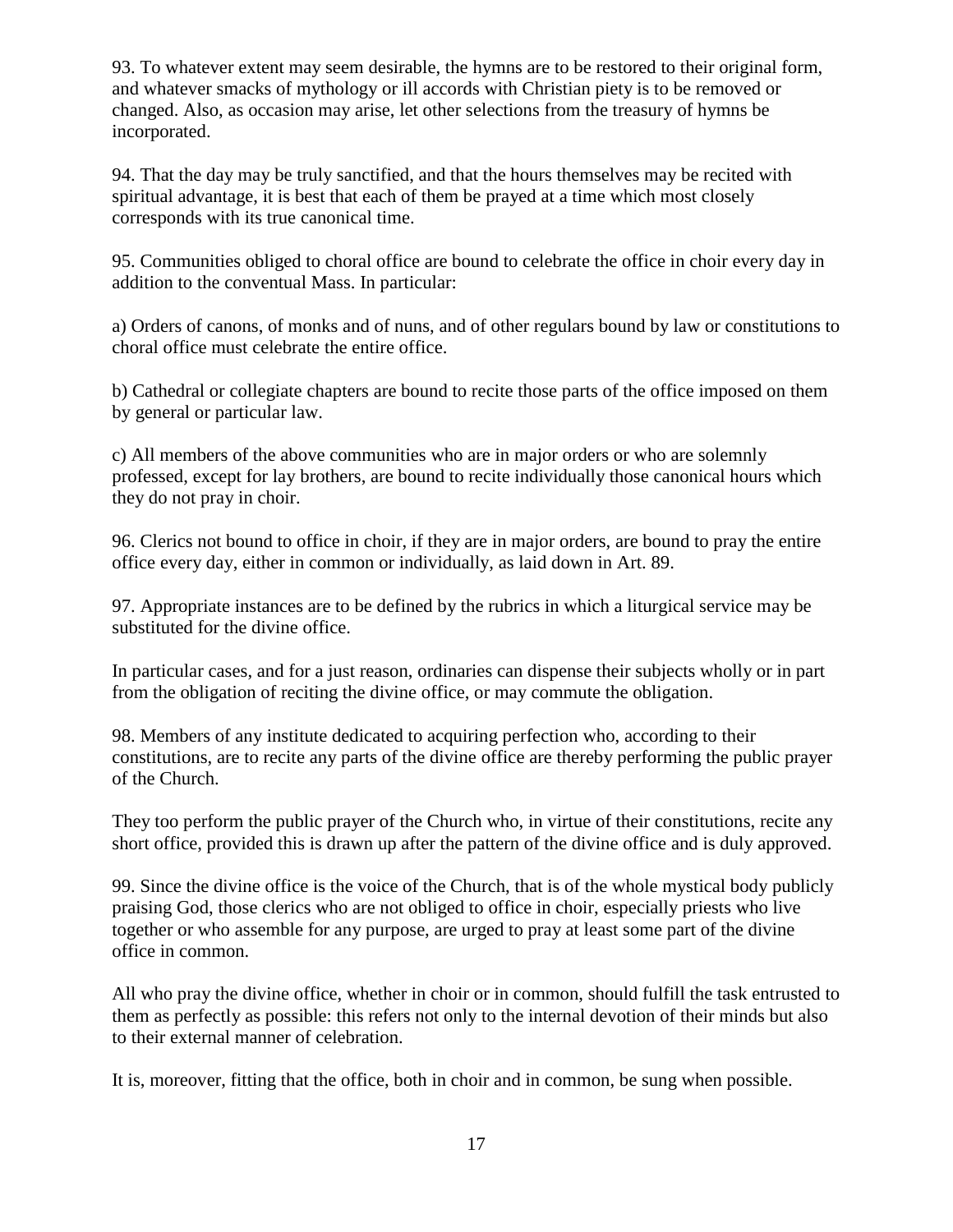100. Pastors of souls should see to it that the chief hours, especially Vespers, are celebrated in common in church on Sundays and the more solemn feasts. And the laity, too, are encouraged to recite the divine office, either with the priests, or among themselves, or even individually.

101. 1. In accordance with the centuries-old tradition of the Latin rite, the Latin language is to be retained by clerics in the divine office. But in individual cases the ordinary has the power of granting the use of a vernacular translation to those clerics for whom the use of Latin constitutes a grave obstacle to their praying the office properly. The vernacular version, however, must be one that is drawn up according to the provision of Art. 36.

2. The competent superior has the power to grant the use of the vernacular in the celebration of the divine office, even in choir, to nuns and to members of institutes dedicated to acquiring perfection, both men who are not clerics and women. The version, however, must be one that is approved.

3. Any cleric bound to the divine office fulfills his obligation if he prays the office in the vernacular together with a group of the faithful or with those mentioned in 52 above provided that the text of the translation is approved.

#### **CHAPTER V**

## **THE LITURGICAL YEAR**

102. Holy Mother Church is conscious that she must celebrate the saving work of her divine Spouse by devoutly recalling it on certain days throughout the course of the year. Every week, on the day which she has called the Lord's day, she keeps the memory of the Lord's resurrection, which she also celebrates once in the year, together with His blessed passion, in the most solemn festival of Easter.

Within the cycle of a year, moreover, she unfolds the whole mystery of Christ, from the incarnation and birth until the ascension, the day of Pentecost, and the expectation of blessed hope and of the coming of the Lord. Recalling thus the mysteries of redemption, the Church opens to the faithful the riches of her Lord's powers and merits, so that these are in some way made present for all time, and the faithful are enabled to lay hold upon them and become filled with saving grace.

103. In celebrating this annual cycle of Christ's mysteries, holy Church honors with especial love the Blessed Mary, Mother of God, who is joined by an inseparable bond to the saving work of her Son. In her the Church holds up and admires the most excellent fruit of the redemption, and joyfully contemplates, as in a faultless image, that which she herself desires and hopes wholly to be.

104. The Church has also included in the annual cycle days devoted to the memory of the martyrs and the other saints. Raised up to perfection by the manifold grace of God, and already in possession of eternal salvation, they sing God's perfect praise in heaven and offer prayers for us. By celebrating the passage of these saints from earth to heaven the Church proclaims the paschal mystery achieved in the saints who have suffered and been glorified with Christ; she proposes them to the faithful as examples drawing all to the Father through Christ, and through their merits she pleads for God's favors.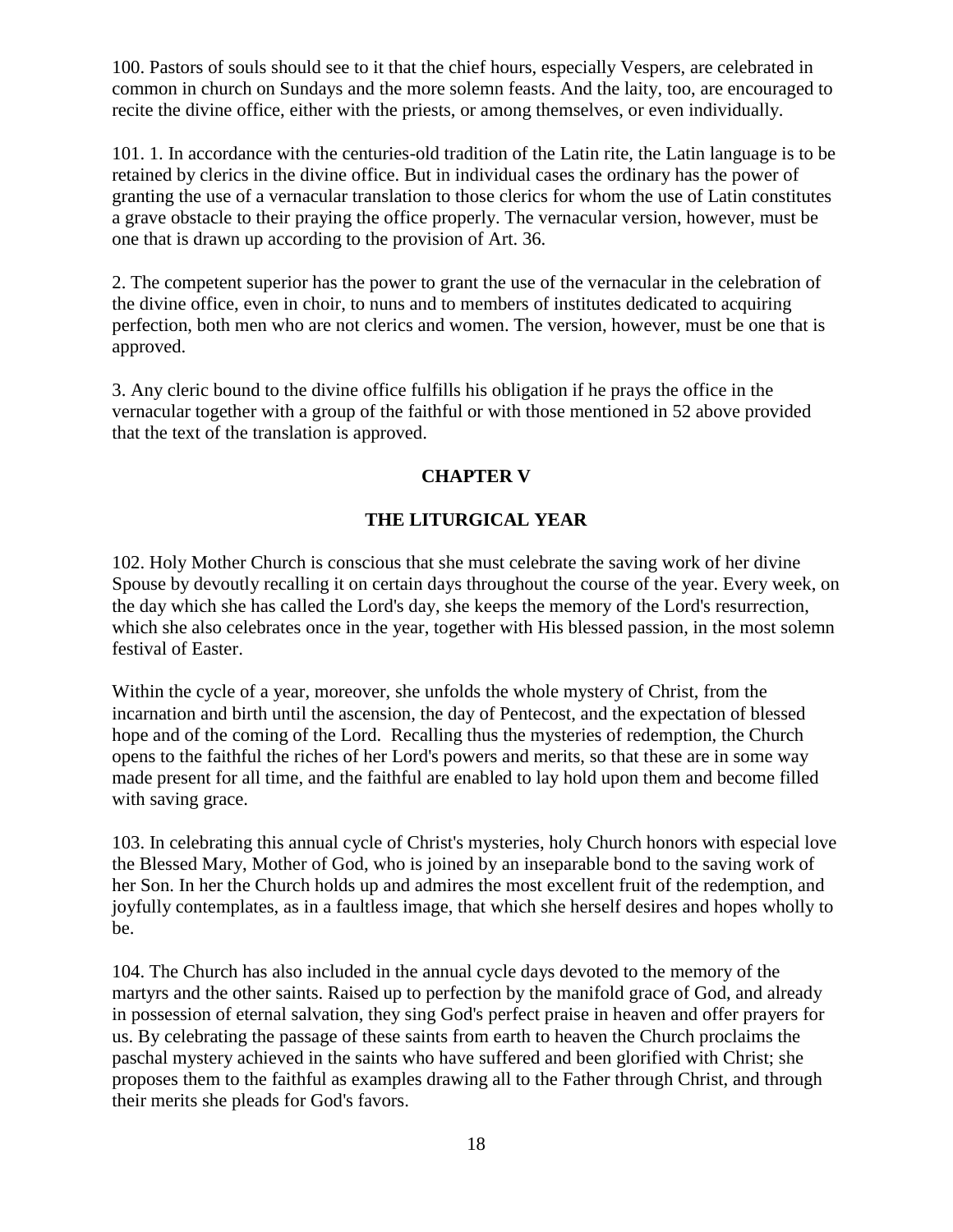105. Finally, in the various seasons of the year and according to her traditional discipline, the Church completes the formation of the faithful by means of pious practices for soul and body, by instruction, prayer, and works of penance and of mercy.

Accordingly the sacred Council has seen fit to decree as follows.

106. By a tradition handed down from the apostles which took its origin from the very day of Christ's resurrection, the Church celebrates the paschal mystery every eighth day; with good reason this, then, bears the name of the Lord's day or Sunday. For on this day Christ's faithful are bound to come together into one place so that; by hearing the word of God and taking part in the eucharist, they may call to mind the passion, the resurrection and the glorification of the Lord Jesus, and may thank God who "has begotten them again, through the resurrection of Jesus Christ from the dead, unto a living hope" (1 Pet. 1:3). Hence the Lord's day is the original feast day, and it should be proposed to the piety of the faithful and taught to them so that it may become in fact a day of joy and of freedom from work. Other celebrations, unless they be truly of greatest importance, shall not have precedence over the Sunday which is the foundation and kernel of the whole liturgical year.

107. The liturgical year is to be revised so that the traditional customs and discipline of the sacred seasons shall be preserved or restored to suit the conditions of modern times; their specific character is to be retained, so that they duly nourish the piety of the faithful who celebrate the mysteries of Christian redemption, and above all the paschal mystery. If certain adaptations are considered necessary on account of local conditions, they are to be made in accordance with the provisions of Art. 39 and 40.

108. The minds of the faithful must be directed primarily toward the feasts of the Lord whereby the mysteries of salvation are celebrated in the course of the year. Therefore, the proper of the time shall be given the preference which is its due over the feasts of the saints, so that the entire cycle of the mysteries of salvation may be suitably recalled.

109. The season of Lent has a twofold character: primarily by recalling or preparing for baptism and by penance, it disposes the faithful, who more diligently hear the word of God and devote themselves to prayer, to celebrate the paschal mystery. This twofold character is to be brought into greater prominence both in the liturgy and by liturgical catechesis. Hence:

a) More use is to be made of the baptismal features proper to the Lenten liturgy; some of them, which used to flourish in bygone days, are to be restored as may seem good.

b) The same is to apply to the penitential elements. As regards instruction it is important to impress on the minds of the faithful not only a social consequences of sin but also that essence of the virtue of penance which leads to the detestation of sin as an offence against God; the role of the Church in penitential practices is not to be passed over, and the people must be exhorted to pray for sinners.

110. During Lent penance should not be only internal and individual, but also external and social. The practice of penance should be fostered in ways that are possible in our own times and in different regions, and according to the circumstances of the faithful; it should be encouraged by the authorities mentioned in Art. 22. Nevertheless, let the paschal fast be kept sacred. Let it be celebrated everywhere on Good Friday and, where possible, prolonged throughout Holy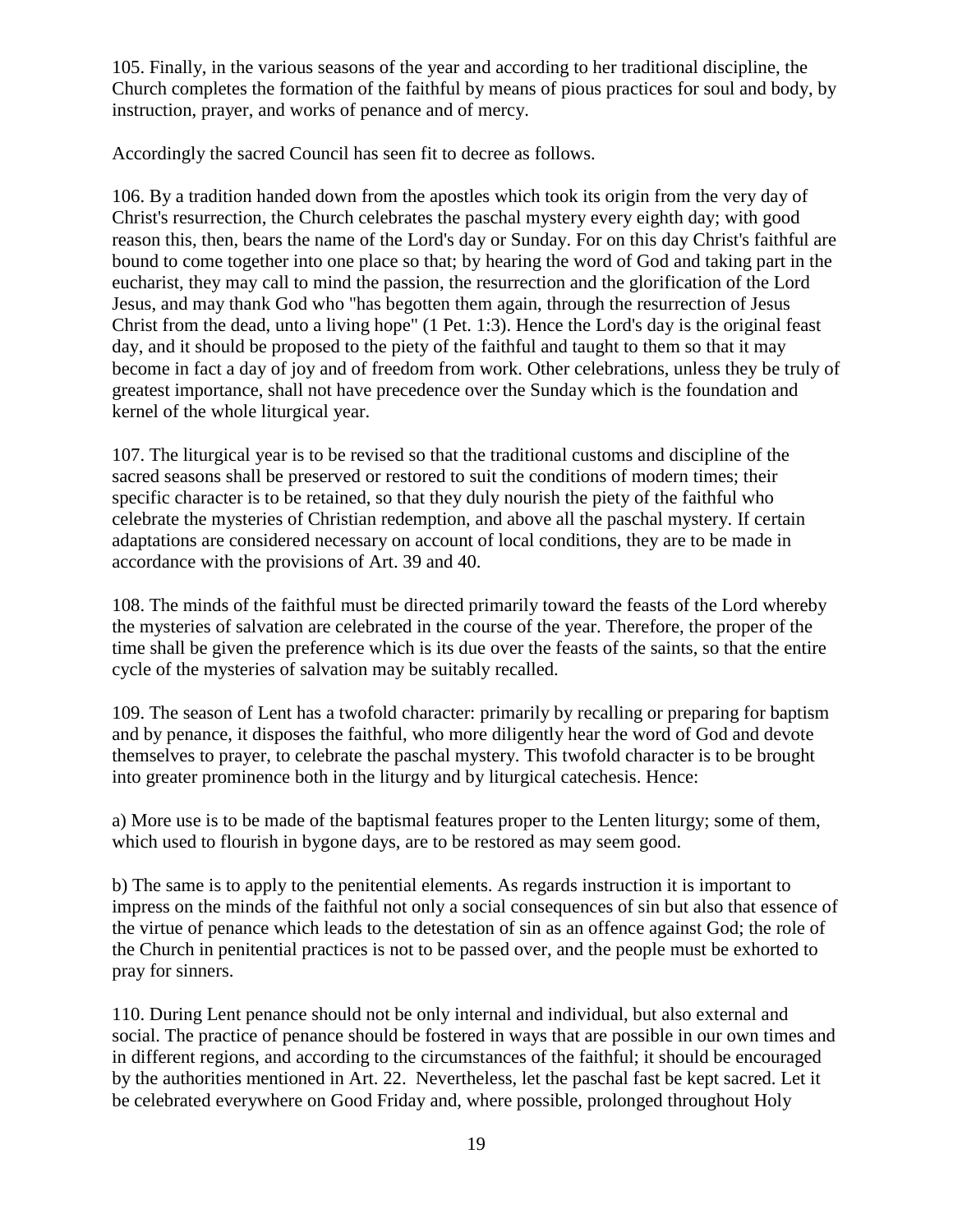Saturday, so that the joys of the Sunday of the resurrection may be attained with uplifted and clear mind.

111. The saints have been traditionally honored in the Church and their authentic relics and images held in veneration. For the feasts of the saints proclaim the wonderful works of Christ in His servants, and display to the faithful fitting examples for their imitation.

Lest the feasts of the saints should take precedence over the feasts which commemorate the very mysteries of salvation, many of them should be left to be celebrated by a particular Church or nation or family of religious; only those should be extended to the universal Church which commemorate saints who are truly of universal importance.

#### **CHAPTER VI**

#### **SACRED MUSIC**

112. The musical tradition of the universal Church is a treasure of inestimable value, greater even than that of any other art. The main reason for this pre-eminence is that, as sacred song united to the words, it forms a necessary or integral part of the solemn liturgy.

Holy Scripture, indeed, has bestowed praise upon sacred song [\[42\]](http://www.vatican.va/archive/hist_councils/ii_vatican_council/documents/vat-ii_const_19631204_sacrosanctum-concilium_en.html#_ftn42), and the same may be said of the fathers of the Church and of the Roman pontiffs who in recent times, led by St. Pius X, have explained more precisely the ministerial function supplied by sacred music in the service of the Lord. Therefore sacred music is to be considered the more holy in proportion as it is more closely connected with the liturgical action, whether it adds delight to prayer, fosters unity of minds, or confers greater solemnity upon the sacred rites. But the Church approves of all forms of true art having the needed qualities, and admits them into divine worship.

Accordingly, the sacred Council, keeping to the norms and precepts of ecclesiastical tradition and discipline, and having regard to the purpose of sacred music, which is the glory of God and the sanctification of the faithful, decrees as follows.

113. Liturgical worship is given a more noble form when the divine offices are celebrated solemnly in song, with the assistance of sacred ministers and the active participation of the people. As regards the language to be used, the provisions of Art. 36 are to be observed; for the Mass, Art. 54; for the sacraments, Art. 63; for the divine office. Art. 101.

114. The treasure of sacred music is to be preserved and fostered with great care. Choirs must be diligently promoted, especially in cathedral churches; but bishops and other pastors of souls must be at pains to ensure that, whenever the sacred action is to be celebrated with song, the whole body of the faithful may be able to contribute that active participation which is rightly theirs, as laid down in Art. 28 and 30.

115. Great importance is to be attached to the teaching and practice of music in seminaries, in the novitiates and houses of study of religious of both sexes, and also in other Catholic institutions and schools. To impart this instruction, teachers are to be carefully trained and put in charge of the teaching of sacred music. It is desirable also to found higher institutes of sacred music whenever this can be done. Composers and singers, especially boys, must also be given a genuine liturgical training.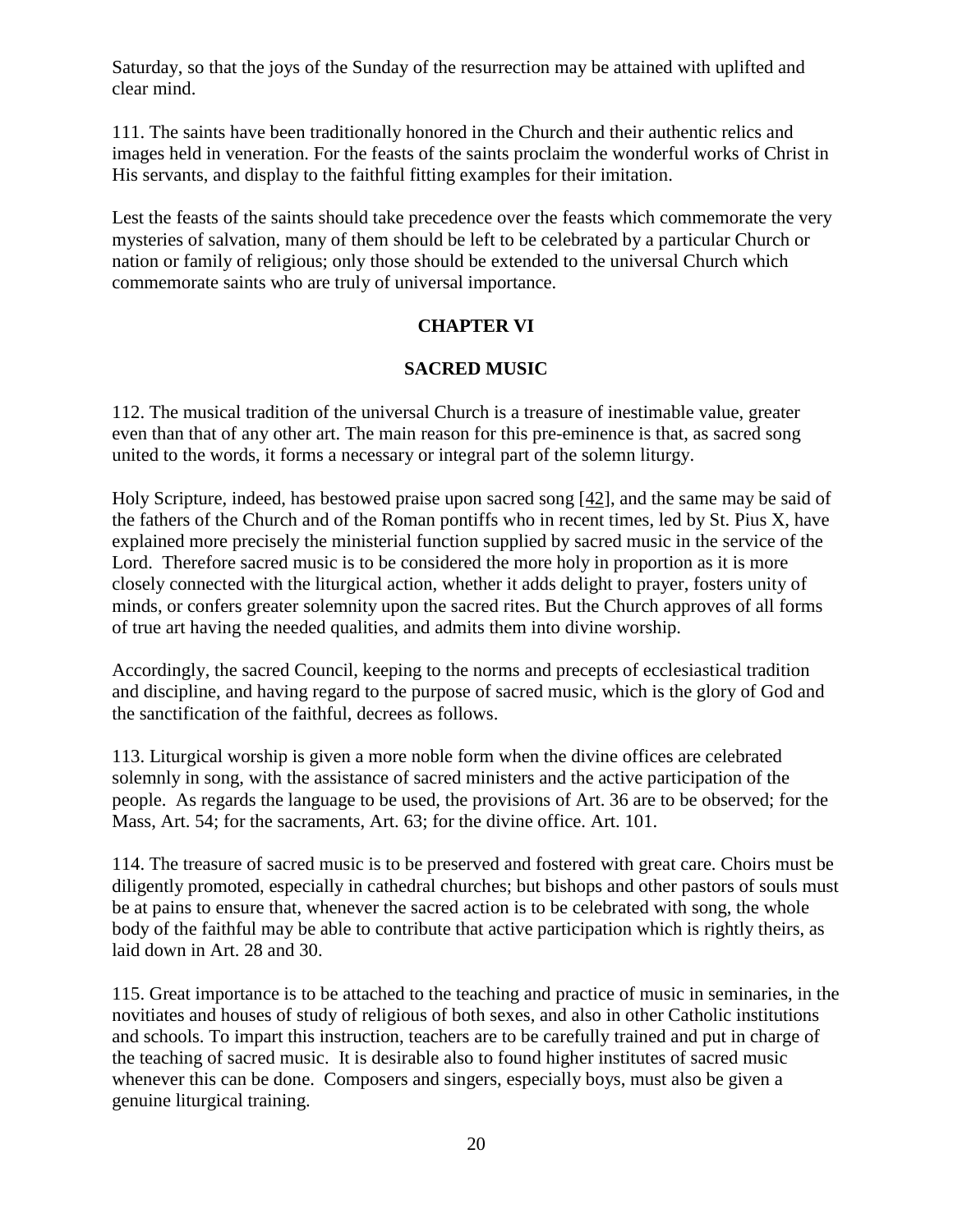116. The Church acknowledges Gregorian chant as specially suited to the Roman liturgy: therefore, other things being equal, it should be given pride of place in liturgical services. But other kinds of sacred music, especially polyphony, are by no means excluded from liturgical celebrations, so long as they accord with the spirit of the liturgical action, as laid down in Art. 30.

117. The typical edition of the books of Gregorian chant is to be completed; and a more critical edition is to be prepared of those books already published since the restoration by St. Pius X. It is desirable also that an edition be prepared containing simpler melodies, for use in small churches.

118. Religious singing by the people is to be intelligently fostered so that in devotions and sacred exercises, as also during liturgical services, the voices of the faithful may ring out according to the norms and requirements of the rubrics.

119. In certain parts of the world, especially mission lands, there are peoples who have their own musical traditions, and these play a great part in their religious and social life. For this reason due importance is to be attached to their music, and a suitable place is to be given to it, not only in forming their attitude toward religion, but also in adapting worship to their native genius, as indicated in Art. 39 and 40.

Therefore, when missionaries are being given training in music, every effort should be made to see that they become competent in promoting the traditional music of these peoples, both in schools and in sacred services, as far as may be practicable.

120. In the Latin Church the pipe organ is to be held in high esteem, for it is the traditional musical instrument which adds a wonderful splendor to the Church's ceremonies and powerfully lifts up man's mind to God and to higher things.

But other instruments also may be admitted for use in divine worship, with the knowledge and consent of the competent territorial authority, as laid down in Art. 22, 52, 37, and 40. This may be done, however, only on condition that the instruments are suitable, or can be made suitable, for sacred use, accord with the dignity of the temple, and truly contribute to the edification of the faithful.

121. Composers, filled with the Christian spirit, should feel that their vocation is to cultivate sacred music and increase its store of treasures.

Let them produce compositions which have the qualities proper to genuine sacred music, not confining themselves to works which can be sung only by large choirs, but providing also for the needs of small choirs and for the active participation of the entire assembly of the faithful.

The texts intended to be sung must always be in conformity with Catholic doctrine; indeed they should be drawn chiefly from holy scripture and from liturgical sources.

#### **CHAPTER VII**

#### **SACRED ART AND SACRED FURNISHINGS**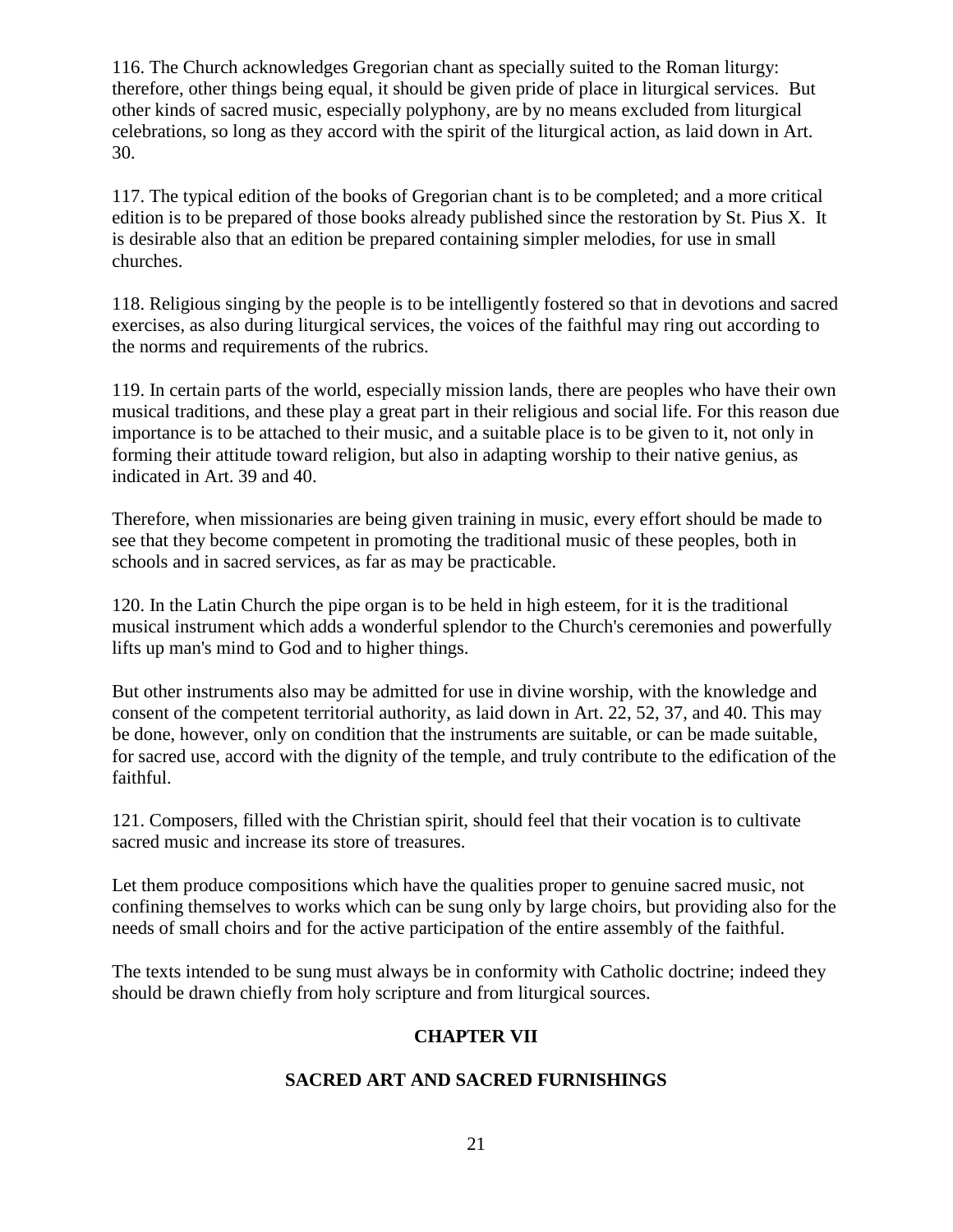122. Very rightly the fine arts are considered to rank among the noblest activities of man's genius, and this applies especially to religious art and to its highest achievement, which is sacred art. These arts, by their very nature, are oriented toward the infinite beauty of God which they attempt in some way to portray by the work of human hands; they achieve their purpose of redounding to God's praise and glory in proportion as they are directed the more exclusively to the single aim of turning men's minds devoutly toward God.

Holy Mother Church has therefore always been the friend of the fine arts and has ever sought their noble help, with the special aim that all things set apart for use in divine worship should be truly worthy, becoming, and beautiful, signs and symbols of the supernatural world, and for this purpose she has trained artists. In fact, the Church has, with good reason, always reserved to herself the right to pass judgment upon the arts, deciding which of the works of artists are in accordance with faith, piety, and cherished traditional laws, and thereby fitted for sacred use.

The Church has been particularly careful to see that sacred furnishings should worthily and beautifully serve the dignity of worship, and has admitted changes in materials, style, or ornamentation prompted by the progress of the technical arts with the passage of time. Wherefore it has pleased the Fathers to issue the following decrees on these matters.

123. The Church has not adopted any particular style of art as her very own; she has admitted styles from every period according to the natural talents and circumstances of peoples, and the needs of the various rites. Thus, in the course of the centuries, she has brought into being a treasury of art which must be very carefully preserved. The art of our own days, coming from every race and region, shall also be given free scope in the Church, provided that it adorns the sacred buildings and holy rites with due reverence and honor; thereby it is enabled to contribute its own voice to that wonderful chorus of praise in honor of the Catholic faith sung by great men in times gone by.

124. Ordinaries, by the encouragement and favor they show to art which is truly sacred, should strive after noble beauty rather than mere sumptuous display. This principle is to apply also in the matter of sacred vestments and ornaments.

Let bishops carefully remove from the house of God and from other sacred places those works of artists which are repugnant to faith, morals, and Christian piety, and which offend true religious sense either by depraved forms or by lack of artistic worth, mediocrity and pretense. And when churches are to be built, let great care be taken that they be suitable for the celebration of liturgical services and for the active participation of the faithful.

125. The practice of placing sacred images in churches so that they may be venerated by the faithful is to be maintained. Nevertheless their number should be moderate and their relative positions should reflect right order. For otherwise they may create confusion among the Christian people and foster devotion of doubtful orthodoxy.

126. When passing judgment on works of art, local ordinaries shall give a hearing to the diocesan commission on sacred art and, if needed, also to others who are especially expert, and to the commissions referred to in Art. 44, 45, and 46.

Ordinaries must be very careful to see that sacred furnishings and works of value are not disposed of or dispersed; for they are the ornaments of the house of God.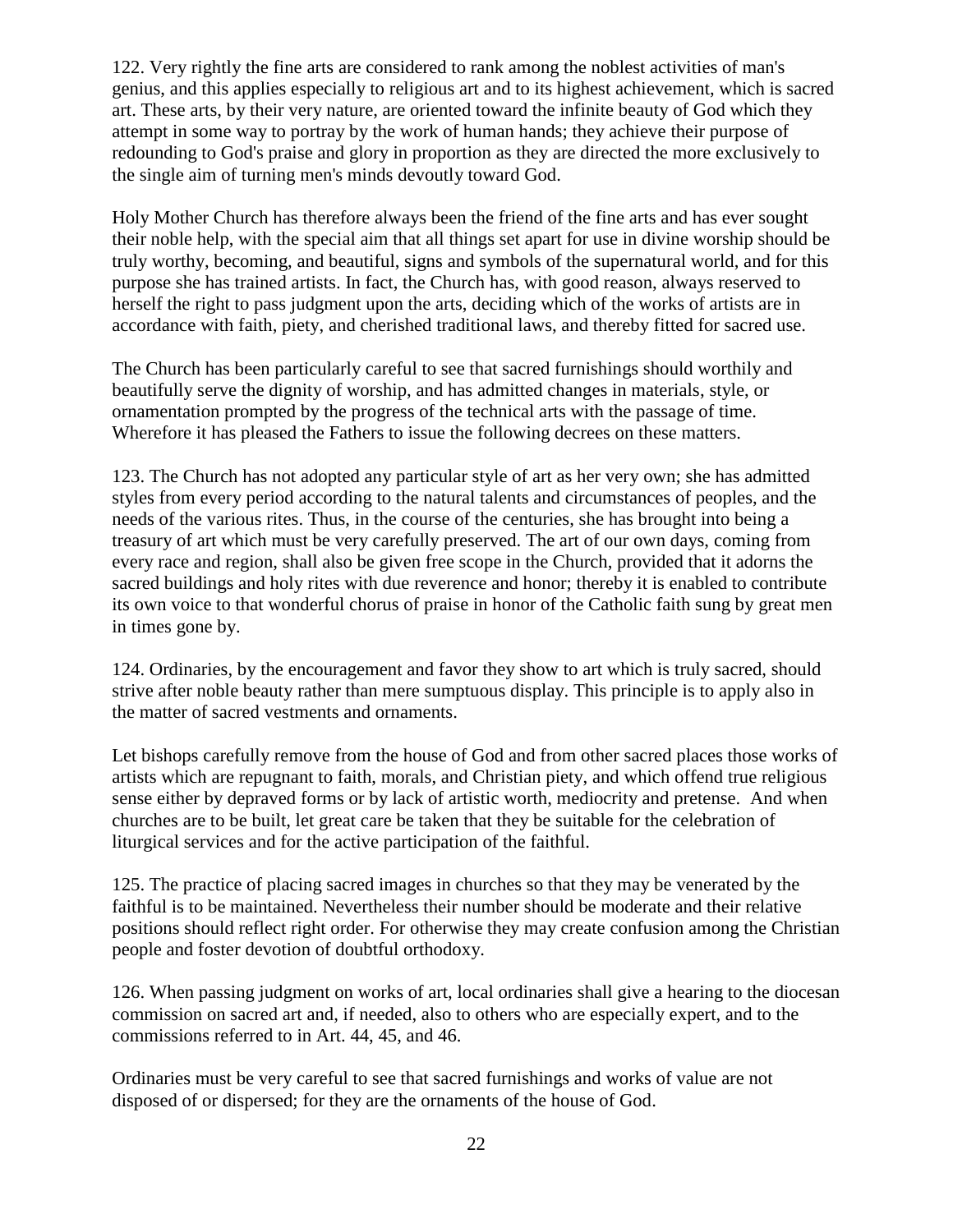127. Bishops should have a special concern for artists, so as to imbue them with the spirit of sacred art and of the sacred liturgy. This they may do in person or through suitable priests who are gifted with a knowledge and love of art.

It is also desirable that schools or academies of sacred art should be founded in those parts of the world where they would be useful, so that artists may be trained.

All artists who, prompted by their talents, desire to serve God's glory in holy Church, should ever bear in mind that they are engaged in a kind of sacred imitation of God the Creator, and are concerned with works destined to be used in Catholic worship, to edify the faithful, and to foster their piety and their religious formation.

128. Along with the revision of the liturgical books, as laid down in Art. 25, there is to be an early revision of the canons and ecclesiastical statutes which govern the provision of material things involved in sacred worship. These laws refer especially to the worthy and well planned construction of sacred buildings, the shape and construction of altars, the nobility, placing, and safety of the eucharistic tabernacle, the dignity and suitability of the baptistery, the proper ordering of sacred images, embellishments, and vestments. Laws which seem less suited to the reformed liturgy are to be brought into harmony with it, or else abolished; and any which are helpful are to be retained if already in use, or introduced where they are lacking.

According to the norm of Art. 22 of this Constitution, the territorial bodies of bishops are empowered to adapt such things to the needs and customs of their different regions; this applies especially to the materials and form of sacred furnishings and vestments.

129. During their philosophical and theological studies, clerics are to be taught about the history and development of sacred art, and about the sound principles governing the production of its works. In consequence they will be able to appreciate and preserve the Church's venerable monuments, and be in a position to aid, by good advice, artists who are engaged in producing works of art.

130. It is fitting that the use of pontificals be reserved to those ecclesiastical persons who have episcopal rank or some particular jurisdiction.

# **APPENDIX**

## *A DECLARATION OF THE SECOND ECUMENICAL COUNCIL OF THE VATICAN ON REVISION OF THE CALENDAR*

The Second Ecumenical Sacred Council of the Vatican, recognizing the importance of the wishes expressed by many concerning the assignment of the feast of Easter to a fixed Sunday and concerning an unchanging calendar, having carefully considered the effects which could result from the introduction of a new calendar, declares as follows:

- 1. The Sacred Council would not object if the feast of Easter were assigned to a particular Sunday of the Gregorian Calendar, provided that those whom it may concern, especially the brethren who are not in communion with the Apostolic See, give their assent.
- 2. The sacred Council likewise declares that it does not oppose efforts designed to introduce a perpetual calendar into civil society.